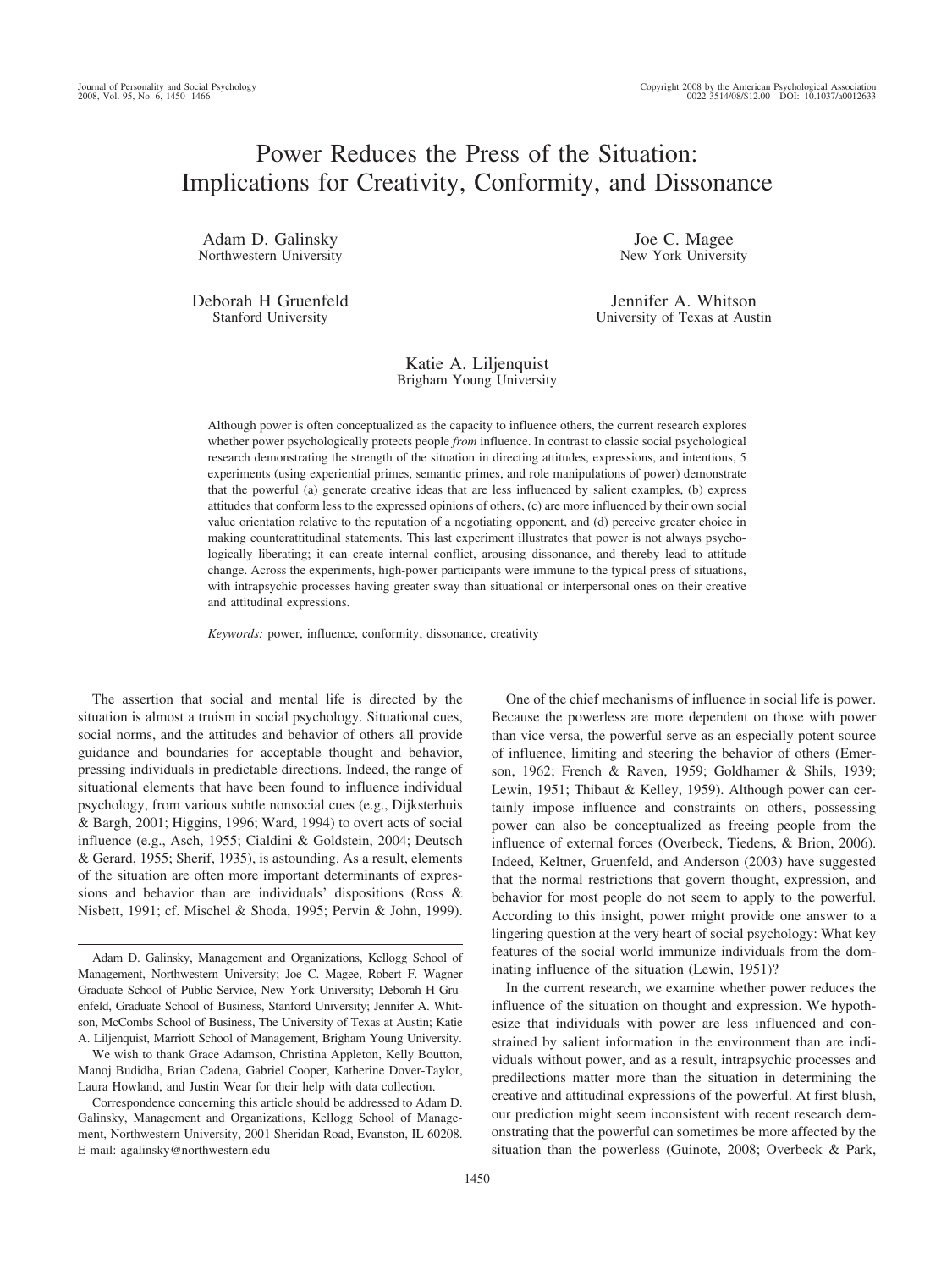2006). We reconcile these seemingly conflicting perspectives by noting that both highlight how power increases goal-directed behavior and cognition (Galinsky, Gruenfeld, & Magee, 2003; Guinote, 2007a; P. K. Smith, Jostmann, Galinsky, & Van Dijk, 2008). The research demonstrating sensitivity by the powerful to situational information has focused on situations that are designed to activate or facilitate goals. In contrast, the current research uses situational information and cues that do not directly create or aid power holders' goals; thus, we expect power to decrease the influence of this type of situational information (e.g., the creative and attitudinal expressions of others).

#### Power and the Influence of the Situation

Power is often defined as asymmetric control over valuable resources and outcomes within a specific situation and set of social relations (Fiske, 1993; Fiske & Berdahl, 2007; Keltner et al., 2003; Magee & Galinsky, 2008; Thibaut & Kelley, 1959). This definition of power implicitly involves both control over and independence from others in obtaining important outcomes. As a control mechanism, power often involves putting pressure on others, driving others to do the things that will help the powerful accomplish their own objectives. Thus, many people have defined power as the capacity to influence others (Copeland, 1994; French & Raven, 1959; Weber, 1947). Power, it could also be said, is the capacity to be *uninfluenced* by others. Without power, one's outcomes are constrained by others. With power, one is relatively free of such forces, at least within the context of the specific power relationship.

Power has long been suspected of transforming how people live their lives (Kipnis, 1976; Russell, 1938), and an exploding body of research has confirmed that power fundamentally alters how an individual construes and approaches the world (Bargh, Raymond, Pryor, & Strack, 1995; Chen, Lee-Chai, & Bargh, 2001; Galinsky et al., 2003; Galinsky, Magee, Inesi, & Gruenfeld, 2006; Gruenfeld, Inesi, Magee, & Galinsky, 2008; Guinote, 2007a, 2007b, 2008; Keltner et al., 2003; Magee, Galinsky, & Gruenfeld, 2007; P. K. Smith et al., 2008; P. K. Smith & Trope, 2006; Weick & Guinote, 2008). This research makes clear that those with power roam in a very different psychological space than those without power.

# *Reducing the Strength of the Situation*

We propose that possessing power reduces the influence of the situation, not only within the confines of a specific power relationship but also through the transformative effects of power on psychological states (Keltner et al., 2003; Kipnis, 1976). Objectively, the powerful are less dependent on others for acquiring and maintaining important social resources and they are subject to fewer threats (Keltner et al., 2003; Weber, 1947). Thus, certain forms of influence are simply encountered less often by individuals with power.

In addition to the absence of threats faced by the powerful, the possession of power decreases the extent to which individuals incorporate available threatening or constraining information into their thoughts and intentions (Anderson & Berdahl, 2002; Anderson & Galinsky, 2006). High-power individuals, for example, underestimate the extent to which subordinates feel negative emotions toward them, whereas low-power individuals overestimate these emotions in their bosses (Anderson & Berdahl, 2002). Similarly, power immunizes negotiators from the influence of their opponents' emotional displays, with low-power negotiators conceding more to an angry opponent compared with high-power negotiators (Van Kleef, De Dreu, Pietroni, & Manstead, 2006). Even innocuous information in the situation seems to weigh less heavily on high-power minds. Consistent with this reasoning, Galinsky et al. (2006) found that high-power participants were less likely to consider another person's perspective and less likely to take into account that another person might lack knowledge to which they had privileged access. The powerful are also able to stay focused on their goals even in the face of obstacles or distracting goalirrelevant information (Gruenfeld et al., 2008; Guinote, 2007a, 2008; P. K. Smith et al., 2008; Whitson, Galinsky, Magee, Liljenquist, & Gruenfeld, 2008). All of these studies suggest that the situation loses its suffocating hold over the thoughts and behavior of the powerful.

#### *Increasing the Strength of the Person*

If the thoughts and expressions of the powerful are uninfluenced by social and situational cues, what does animate their thinking? We argue that high-power individuals are less affected by situational information than low-power individuals because power increases sensitivity to internal states. For example, power increases confidence in one's thoughts and perspectives (Anderson & Galinsky, 2006; Briñol, Petty, Valle, Rucker, & Becerra, 2007), and the powerful are more sensitive to their own subjective experiences and feelings while generating thoughts and reactions (Briñol) et al., 2007; Weick & Guinote, 2008).

In support of the argument that power heightens responsiveness to internal states as guides for attitude and creative expression, a number of studies have demonstrated that possessing power strengthens the correspondence of one's expressions and behavior with one's temporary and chronic internal states. For example, the correspondence between smiling and subjective happiness is stronger among high-power than among low-power individuals (Hecht & LaFrance, 1998). Galinsky and colleagues (2003) demonstrated that when individuals are confronted with an annoying stimulus in the environment (in their case a fan blowing in participants' faces), the powerful are more likely than the powerless to remove it. Similarly, Anderson and Berdahl (2002) found that high-power individuals self-report that they express their true attitudes more than do low-power individuals. These studies demonstrate that the expressions of the powerful are often more closely aligned with their internal states than are the expressions and behavior of the powerless.

Power also appears to strengthen the correspondence between traits and expression (Anderson, John, Keltner, & Kring, 2001; Chen et al., 2001). That is, the personalities of high-power individuals are better predictors of their expressions and behavior than are the personalities of low-power individuals. For instance, the personalities of high-status members of a group predict the expression of both positive and negative emotions, but no such correspondence occurs for low-status members (Anderson et al., 2001). Also consistent with this line of thinking, Chen et al. (2001) found that the possession of power leads those with a communal orientation to demonstrate greater generosity, whereas those with an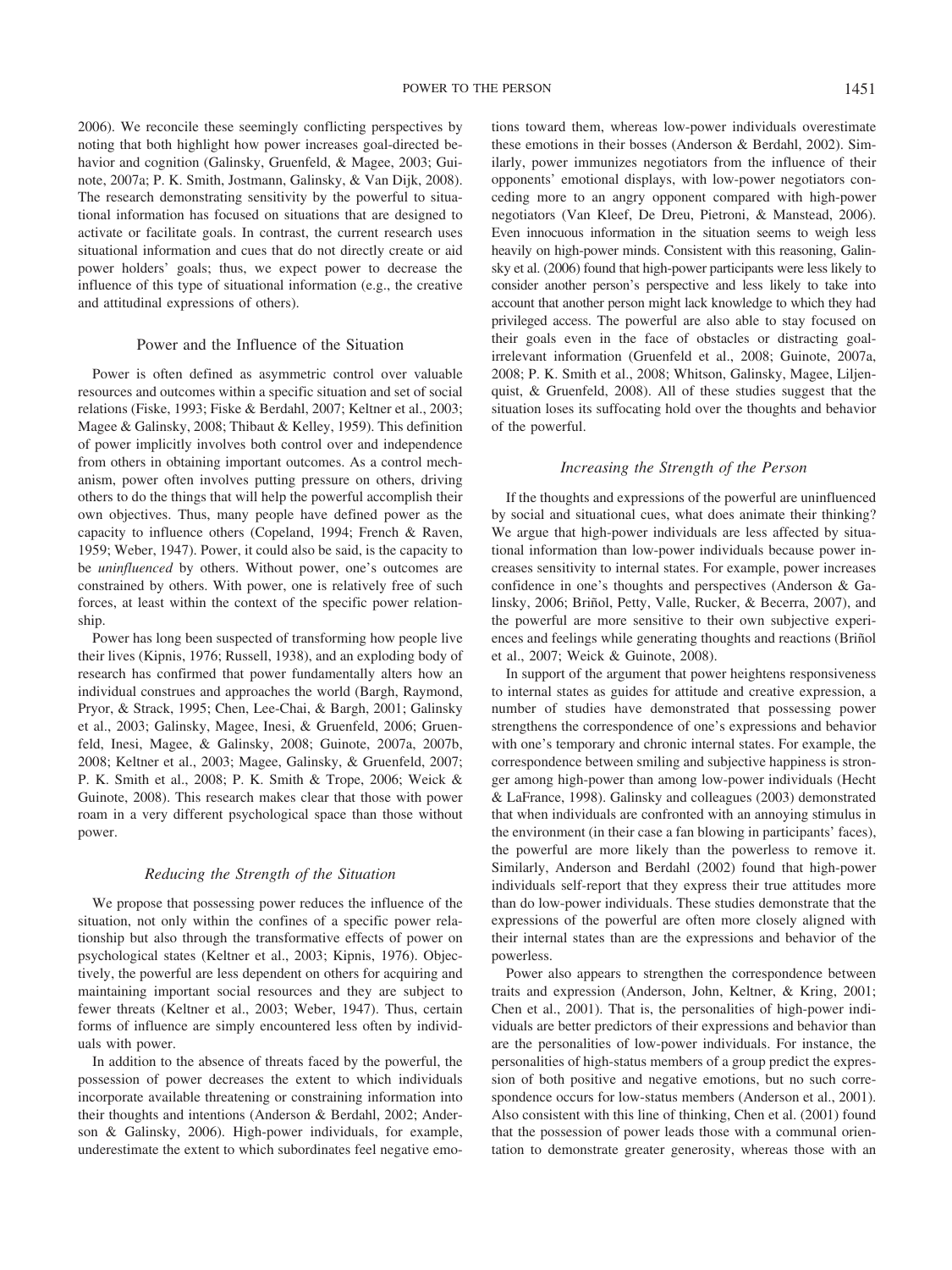exchange orientation engage in more self-serving behaviors when they have power; this difference, however, was not apparent when individuals lacked power. Other research has found that for men with a proclivity toward sexual harassment or aggression, the activation of power triggers concepts associated with sex, which in turn cause them to think of female partners in sexual terms (Bargh et al., 1995). High-power groups also exhibit more intragroup (or interpersonal) behavioral variability than low-power groups (Guinote, Judd, & Brauer, 2002), suggesting that in high-power groups, behavior is governed more by individual desires and idiosyncratic tendencies than by norms (Brauer, 2005). In each of these studies, power led to behavior that was more consistent with existing dispositions and idiosyncratic tendencies than with features of the situation.

#### **Overview**

The above review offers suggestive evidence that the powerful are immune to the influence of situational information. Our basic position is that situational information will have less influence on the attitudes, intentions, and creative expressions of high-power individuals than it will on individuals without power. Our approach demonstrates an interest in power and responsiveness to the situation in general, rather than a specific form of power or situational influence, and we draw on a variety of classic social psychological paradigms to investigate how power moderates the influence of various types of situational information.

Experiments 1–4 are straightforward in their predictions: Highpower individuals will express thoughts and ideas that reflect less influence from situational information and cues as compared with individuals in low-power or baseline conditions. Experiments 1 and 2 exposed individuals to nonsocial examples and tested whether these examples would constrain and limit the creative expression of low-power and baseline participants to a greater extent than the powerful. Experiments 3 and 4 investigated whether power protects individuals from the influence of social information (i.e., the attitudes and reputations of others). Experiment 4 also explored whether the dispositions of the powerful are better predictors of their attitudes and expressions than the situation, even when high-power individuals recognize and acknowledge the situational information as much as baseline participants. This study provides evidence that power not only decreases awareness of or attention to situational information but also immunizes individuals from the influence of that information.

In Experiment 5, however, we predicted an ironic byproduct of this effect. Freed from the pressures of social and situational influence, one typically will perceive a greater degree of choice in one's behavior. Thus, we predicted that when high-power individuals are asked to advocate a counterattitudinal position, they will perceive more choice than low-power individuals, thereby leading the powerful to experience greater cognitive dissonance and to alter their underlying attitudes to reduce this state of psychological discomfort.

The current experiments extend research and theory in a number of ways. By manipulating aspects of the situation and demonstrating that high-power individuals disregard both social and nonsocial situational cues, we add key insights regarding the role of power in driving the expression of creative ideas and attitudes. Even when the individuals are aware of or pay attention to information in the situation, power immunizes them from the influence of that information. We demonstrate this immunizing effect of power across a panoply of psychologically important domains, including creativity, conformity, negotiations, and dissonance. Second, by measuring aspects of the person while manipulating aspects of the situation, we provide clear evidence for the importance of the person and intrapsychic processes relative to the situation for the powerful. Third, we offer mediating evidence that the powerful are vulnerable to intrapersonal influence through their very immunity to situational influences: By seeing choice where others see constraint, the powerful become vulnerable to dissonance. In sum, the current set of studies provides robust evidence that intrapsychic processes have a greater effect than situational or interpersonal ones on the creative and attitudinal expressions of the powerful.

#### Experiment 1: Creating Product Labels

In the first experiment, we explored whether power would immunize individuals from the influence of nonsocial information on creativity. Although precise definitions vary, the creation of novel ideas is generally regarded as a core component of creativity (Amabile, 1983). Individual performance on creative generation tasks tends to be impaired because participants borrow from and rely too heavily on salient, existing examples in society or on related information that they have recently heard or seen (S. M. Smith, Ward, & Schumacher, 1993; Ward, 1994). For example, individuals instructed to make up creatures "beyond their wildest imagination" tend to produce results that conform to the attributes of realistic earth creatures or known science fiction characters (Ward, 1994). Similarly, one of the classic findings in research on creativity (Osborn, 1953) is that a collection of individuals working alone produces more novel ideas than the same number of individuals brainstorming together, because group members block each other's generation of novel ideas; one member's ideas limit and constrain the imagination of other group members. Thus, existing ideas and examples in the environment have been shown to limit novel output.

In our first experiment we asked participants to create new product names and exposed them to benchmark examples, which have been shown to limit the generation of unique and creative ideas (cf. Rubin, Stoltzfus, & Wall, 1991). We predicted that individuals primed with power would produce ideas less influenced by the presence of salient examples, which typically act as barriers to creativity, compared with baseline participants who had not been primed with power.

#### *Method*

#### *Participants and Design*

Participants were 52 undergraduate students who participated for payment of \$10. Owing to a procedural omission, gender of participant was not recorded. The experiment consisted of two between-subjects conditions: a high-power condition and a baseline condition.

#### *Procedure*

Participants were greeted in the laboratory by an experimenter who explained that they would complete several questionnaires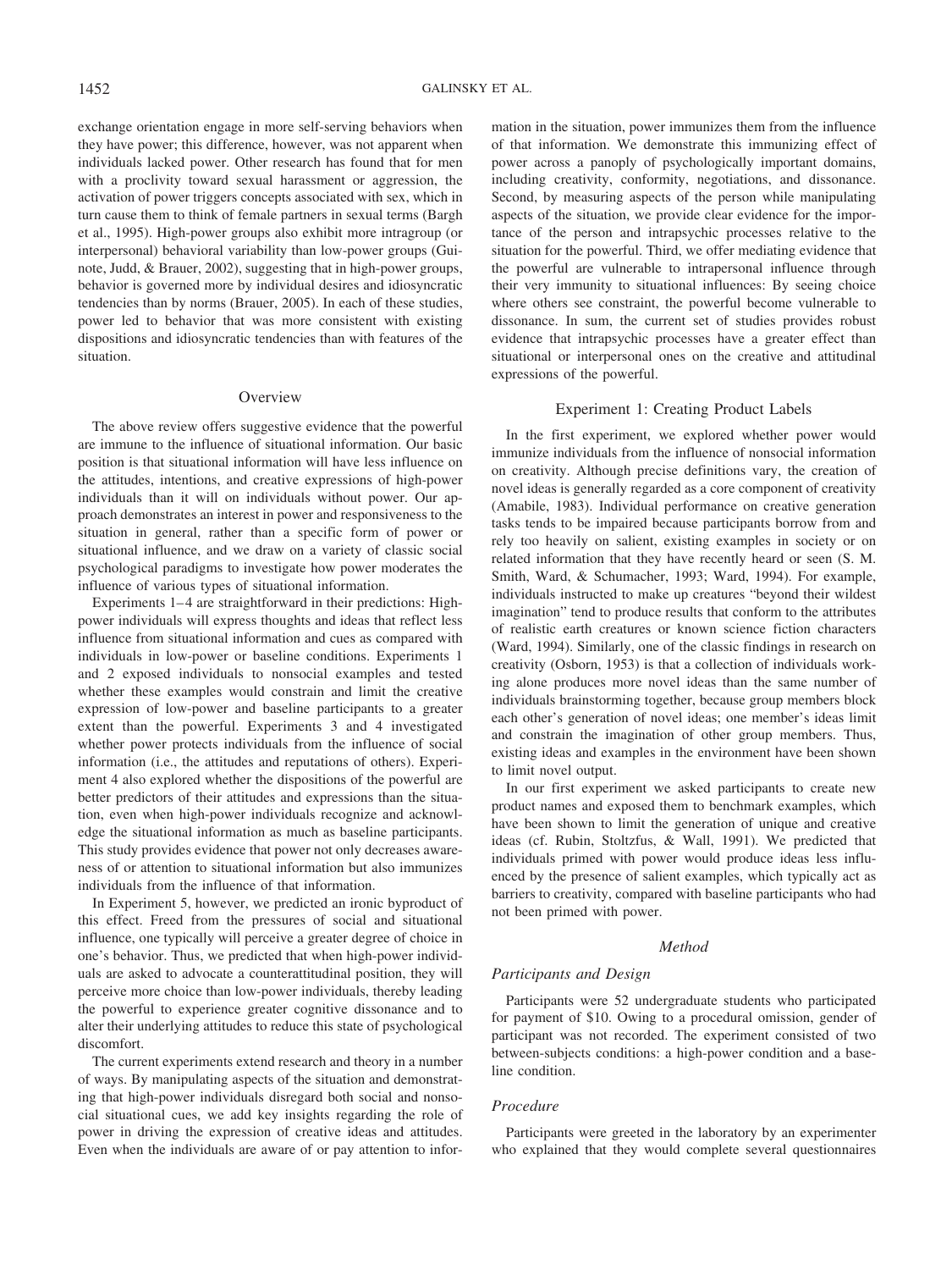related to decision making. The experimental manipulations and our dependent variables were embedded in the packet of materials that participants received.

*Power manipulation.* Participants were given 15 word fragments and instructed, "Please complete the following word fragments with the first word that comes to mind. Try to work quickly, spending no more than a few seconds on each word."

In the *high-power* condition, five of the word fragments could be completed only with words related to power (*authority*, *boss*, *control*, *executive*, *influence*) (see Chen et al., 2001). In the *baseline* condition, words were selected to be similar in length and difficulty to the power words, but they could be completed only with words unrelated to power (*automobile*, *bass*, *song*, *envelope*, *bookmark*).

*Creative task.* We used a modified version of the generative cognitive task described in Rubin et al. (1991). Participants were told that they were interviewing with a top marketing firm and that part of the interview involved testing their aptitude for that business. To measure participants' potential as employees with the firm, they were told that they were going to create novel names for three different product types: pasta, nuclear element, and pain reliever. They were instructed to create at least one and up to three new labels for each category. Participants also were told that six examples were provided for each category with the kinds of names typically found in each of the categories of products. It was stressed that their names should be creative and novel and therefore that they should not use or copy any aspects of the examples provided.

For each of the categories, all of the provided examples had one of two or three common endings. All of the examples of nuclear elements ended in *on* or *ium* (e.g., *radon*, *plutonium*); all of the examples of pasta ended in *na*, *ni*, or *ti* (e.g., *lasagna*, *rigatoni*, *spaghetti*); and all of the analgesics ended in *ol* or *in* (e.g., *tylenol*, *bufferin*). Our main dependent measure was whether participants copied the ending aspects of the examples in creating their own product names. For example, if someone came up with the example *platon* for a nuclear element, it would be classified as incorporating aspects of the examples because it ended in *on*.

#### *Results and Discussion*

Consistent with Rubin et al.'s (1991) and Kray, Galinsky, and Wong's (2006) analyses, we assessed participants' creative output through the number as well as the proportion of product names created for each category that did not share the word endings of the examples. The first measure assesses novelty and the second assesses novelty relative to overall output; both measures reflect a lack of reliance on the examples in the environment.

To examine the novelty of name generation, we submitted the total number of names with endings deviating from the supplied examples to a 2 (condition: high power vs. baseline)  $\times$  3 (product category: pasta vs. nuclear element vs. pain reliever) mixed-model analysis of variance (ANOVA) with repeated measures on the product category factor. The only significant effect to emerge from this analysis was a main effect for power,  $F(1, 50) = 4.23$ ,  $p =$ .045. Across the three categories, participants primed with power  $(M = 2.70, SD = 2.51)$  generated significantly more novel names than participants in the baseline condition ( $M = 1.48$ ,  $SD = 1.66$ ).

We also submitted the proportion of novel names generated to a similar  $2 \times 3$  mixed-model ANOVA. Again, the only significant effect was a main effect for power,  $F(1, 50) = 7.43$ ,  $p = .009$ . High-power participants ( $M = .40$ ,  $SD = .36$ ) generated a larger proportion of novel names than did participants in the baseline condition ( $M = .18$ ,  $SD = .20$ ).

Activating the concept of power reduced the limiting effect of salient examples on creativity; participants primed with power generated more novel responses in the word generation task than did baseline participants. These results provide evidence in support of our hypothesis that the powerful are less influenced by salient information in the situation, but one limitation of this experiment is that the presence of salient examples was not manipulated, making it unclear whether the presence of examples per se accounts for the difference in creativity. We address this limitation in Experiment 2.

#### Experiment 2: The Winged Alien

To demonstrate that the powerful are immune to salient information in their creative expressions, the next experiment manipulated the presence or absence of an example in the environment. Following the manipulation of power, all participants were told to imagine they were visiting a new planet and were instructed to draw a creature that was endemic to this planet (Ward, 1994). We manipulated the presence of an example by providing some of the participants with an example of a creature with massive wings. We predicted that high-power participants would be equally likely to include wings in their drawings when they had seen an example as when they had not, demonstrating that the examples in this situation did not influence their creative output. Conversely, we predicted that low-power participants would be significantly affected by the example and would have a higher rate of including wings in their drawings when they were exposed to a winged example than when there was no example.

# *Method*

#### *Participants and Design*

Participants were 75 undergraduates (47 women and 28 men) who participated for payment of \$10. The experiment involved a 2 (power: high vs. low)  $\times$  2 (example provided: none vs. winged alien) between-subjects design.

#### *Procedure*

Participants received a packet containing instructions and the experimental tasks and were asked to complete the packet one page at a time.

*Power manipulation.* The first task participants completed comprised the power manipulation, which was identical to the procedure used by Galinsky et al. (2003). Participants were asked to recall and write about a particular incident in their lives and were given a sheet of paper with 19 lines to complete this task. Those participants assigned to the *high-power* condition were instructed,

Recall a particular incident in which you had power over another individual or individuals. By power, we mean a situation in which you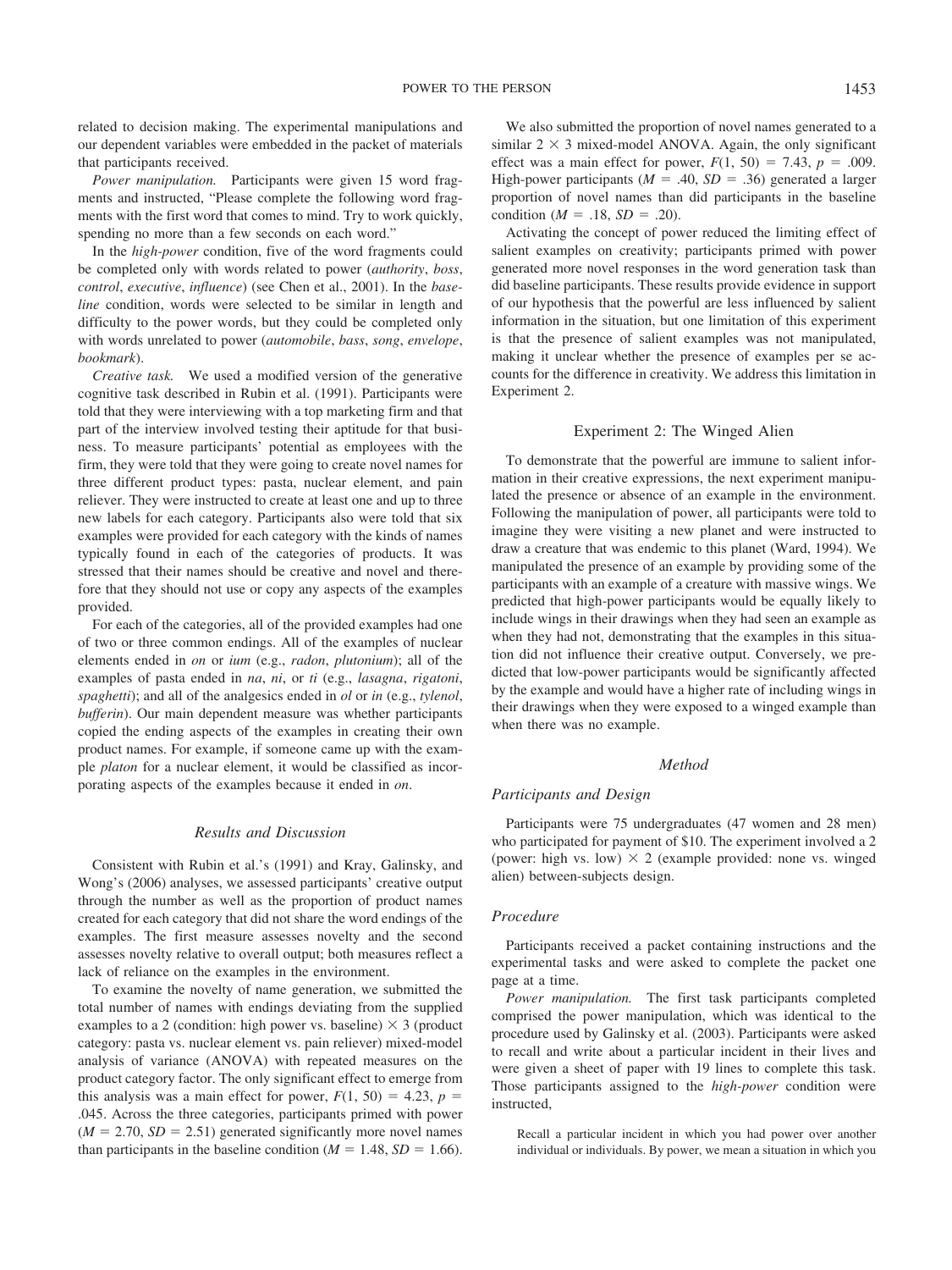controlled the ability of another person or persons to get something they wanted, or were in a position to evaluate those individuals. Please describe this situation in which you had power—what happened, how you felt, etc.

Those participants assigned to the *low-power* condition were instructed,

Please recall a particular incident in which someone else had power over you. By power, we mean a situation in which someone had control over your ability to get something you wanted, or was in a position to evaluate you. Please describe this situation in which you did not have power—what happened, how you felt, etc.

*Creative task.* Following Ward (1994), we asked participants to

imagine going to another galaxy in the universe and visiting a planet very different from earth. On your trip, you discover a creature that is local to this planet. On the next page you will be asked to draw this creature that you encounter.<sup>1</sup>

For the winged alien example manipulation, those participants who were exposed to an example read the following:

On this page is an example that a previous participant produced. Keep in mind, however, that you need not use or copy aspects of the example we have shown you. Draw your creature on the next page.

Below these instructions was a drawing of a creature with giant wings attached to its back.

*Coding of drawings.* Two independent coders, who were blind to condition, coded participants' drawings for the presence of wings. These codings served as our primary measure of whether participants were influenced by the winged example. Drawings were counted as possessing wings if the participant had drawn wings that were attached to any part of the body. The two coders agreed on all but one of the drawings, and this disagreement was resolved by a third coder.

#### *Results and Discussion*

Preliminary analyses found that gender of participant did not significantly interact with the power manipulation, so we collapsed across gender in all subsequent analyses.

We predicted that low-power participants would be affected by exposure to the winged alien but that high-power participants would be unaffected by seeing the winged example. A 2 (power: high vs. low)  $\times$  2 (example provided: none vs. winged)  $\times$  2 (wings present in participant drawing: yes vs. no) log-linear analysis produced the predicted significant three-way interaction,  $\chi^2(1)$ ,  $N = 75$ ) = 5.20,  $p = .023$ . As shown in Figure 1, low-power participants were significantly affected by the presence of wings in the example,  $\chi^2(1, N = 37) = 8.18, p = .004$ . Low-power participants who had been exposed to a winged alien example were more likely to include wings in their own drawings (37%) than were those who were not exposed to an example (0%). High-power participants, however, were unaffected by the presence of a winged alien example,  $\chi^2(1, N = 38) = 0.01$ ,  $p = .911$  (winged example, 11%; no example, 10%).

High-power participants' drawings were unaffected by the salient example compared with low-power participants' drawings. Regardless of whether they were exposed to a winged alien, they



*Figure 1.* Percentage of participants who included wings in their drawings by power condition and whether a winged example was provided or not, Experiment 2. The low-power, no-example condition actually equals zero percent.

were equally unlikely to use wings in their drawings. In contrast, low-power participants were influenced by the example; they were more likely to include wings in their own drawings when exposed to the winged example. Collectively, the first two experiments demonstrate that the imaginations of the powerful are less influenced by examples in the environment, which typically place boundaries on creative cognition, relative to both low-power and baseline conditions. In the next experiment we investigated whether the pattern holds for responsiveness to others' opinions in the expression of attitudes.

#### Experiment 3: Nonconformity to Peers

A long line of research dating back to Asch's (1955) seminal work demonstrates that the attitudes of individuals are influenced by the opinions of others. Social influence pressures can come from many different sources—authority, peers, or information in the environment—that suggest how one should think or behave (Cialdini, Reno, & Kallgren, 1990; Deutsch & Gerard, 1955; for reviews, see Aronson, 2004; Cialdini & Goldstein, 2004). The threat of social sanctions in expressing public dissent can effectively enforce conformity pressures; even when one feels that others' positions are incorrect, one often agrees in order to avoid feeling ostracized (Dittes & Kelley, 1956). For college students, conformity pressures often originate in the overt attitudinal expressions and evaluations of their peers.

We hypothesized that power would protect individuals' own attitudes from the divergent and contradictory attitudes expressed by others around them, with the powerful anchoring instead on their own

<sup>1</sup> Twenty-nine participants were given a more elaborate description of the planet: "This planet is creased with a chain of ridges and suffers from winters that last for many years." We included these instructions to see whether adding a description would make it easier for participants to complete the task. Because the description did not have a direct impact on the number of wings that participants drew and did not interact with the power manipulation, we combined the data for all analyses.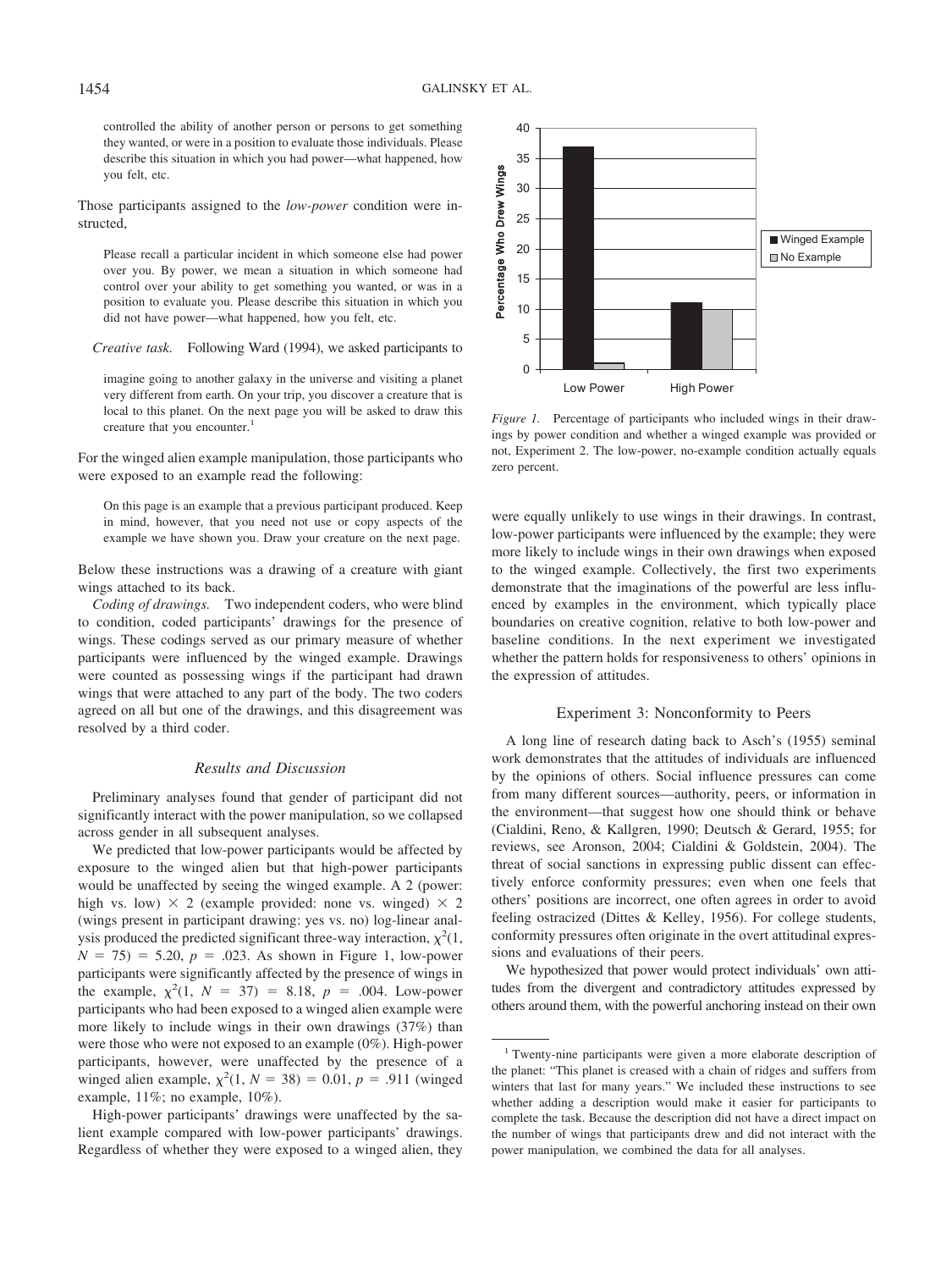attitudes and experience. Support for this prediction can be found in research demonstrating that elevated status is associated with reduced conformity (Hollander, 1958; Jetten, Hornsey, & Adarves-Yorno, 2006; Montgomery, 1971). The next study tests directly whether the same is true for power.

Following the procedure of Epley and Gilovich (1999), we operationalized conformity by asking participants to complete a somewhat tedious task, after which they were exposed to the rather favorable ratings of the task from other (bogus) participants who had supposedly completed the task at an earlier time. To test our predictions we also included two baseline conditions. In one baseline condition, participants experienced conformity pressure in the absence of a power manipulation; this condition served as a baseline for conformity pressure. Participants in the other baseline condition simply completed the task and rated it without being exposed either to conformity pressure or to a power manipulation; this condition served as a baseline for true average attitudes toward the task.

We predicted that participants primed with high power would conform less to the positive opinions of others and rate the task as less interesting and enjoyable than participants who had been primed with low power or who simply were exposed to the conformity pressure (the conformity baseline condition). Furthermore, we expected the attitudes of high-power participants to be similar to the true average attitude toward the task (the attitude baseline condition).

# *Method*

#### *Participants and Design*

Participants were 45 undergraduates (28 women and 17 men) who participated for payment of \$10. All participants were asked to complete a deliberately tedious task (a sentence formation task), after which they rated their enjoyment of the task. The experiment involved four between-subjects conditions: high-power prime/ conformity pressure versus low-power prime/conformity pressure versus no-power prime/conformity pressure (conformity baseline) versus no-power prime/no conformity pressure (attitude baseline).

# *Procedure*

Participants arrived at the laboratory in groups of two or three. Upon their arrival, participants were told that they would be completing several tasks, some of which would involve asking about their perceptions and some of which would involve recalling past experiences.

*Power manipulation.* In one room, participants first completed the same power-priming procedure from Experiment 2 in which they were asked to write about an autobiographical experience when they either had power over someone else or someone else had power over them. Participants in the attitude baseline condition went straight to the private rooms.

*Tedious task.* The researchers next took the participants to private rooms and asked them each to complete a sentenceformation task. This task and the creation of conformity pressures were directly adapted from Epley and Gilovich (1999). Participants were told that this task was being pilot tested by some other researchers for inclusion in a future experiment on "psycholinguistic decision-making processes." The experimenter explained that because this was only a pilot study, the researchers would like to receive feedback from them and would be asking them a few questions about what they thought of the task. The actual task consisted of forming a sentence by selecting four words from a set of five and arranging them into a sentence. Participants were given 20 such sets, none of which had anything to do with power.

*Conformity measure.* Whereas Epley and Gilovich (1999) created conformity pressure through the use of confederates, we produced conformity pressure through an evaluation sheet containing other supposed participants' ratings. After they completed the task, participants were presented with an evaluation sheet (see Figure A1 in the Appendix) and were asked to rate how much they enjoyed the task. Each participant was given the same feedback sheet. Specifically, the sheet provided spaces for people to mark how interesting and how enjoyable they had found the task  $(1 = not much; 11 = very much)$ . The sheet had numerous lines on it, such that multiple participants could mark their ratings on the same page. The evaluation sheet already contained feedback from 10 "previous participants" who had ostensibly performed the word-unscrambling task previously, with 4 of them also adding written comments. This bogus feedback sheet showed that the task had been rated very favorably by those who had completed it before them. The bogus ratings of how interesting the task was fell between 9 and 11, with a mean of 9.9. The ratings concerning how enjoyable the task was fell between 8 and 11, with a mean of 9.6. Thus, the overall mean of the (bogus) ratings was 9.75. The comments also spoke well of the task, including lines such as "Much better than the typical experiment" and "Fun, like a puzzle."

The participants were then asked to rate how interesting and how enjoyable they found the task by adding their responses below those of the "previous participants." Higher scores would indicate greater conformity to the preexisting feedback. Participants in the attitude baseline simply entered their evaluations of the task on a blank feedback sheet.

# *Results and Discussion*

Three participants were removed from the analyses because they were suspicious of the feedback sheet's authenticity. Preliminary analyses found that gender of participant did not significantly interact with the power manipulation, so we collapsed across gender in all subsequent analyses. As in Epley and Gilovich (1999), we created an overall conformity index by averaging participants' ratings of how enjoyable and interesting they found the task ( $\alpha = .85$ ).

Ratings of the task differed by experimental condition, *F*(3,  $38) = 3.44$ ,  $p = .03$  (see Figure 2). As predicted, the ratings of high-power participants ( $M = 8.68$ ,  $SD = 1.03$ ) were less favorable toward the task than were the ratings of low-power participants ( $M = 9.55$ ,  $SD = 0.73$ ),  $t(38) = 2.00$ ,  $p = .05$ .

We also predicted that participants primed with high power would express their true feelings toward the task and resist the influence of peer opinions. If this prediction is correct, then the ratings of high-power participants should be statistically indistinguishable from the attitude baseline condition, in which participants completed the sentence formation task in the absence of either a power prime or the conformity manipulation, but should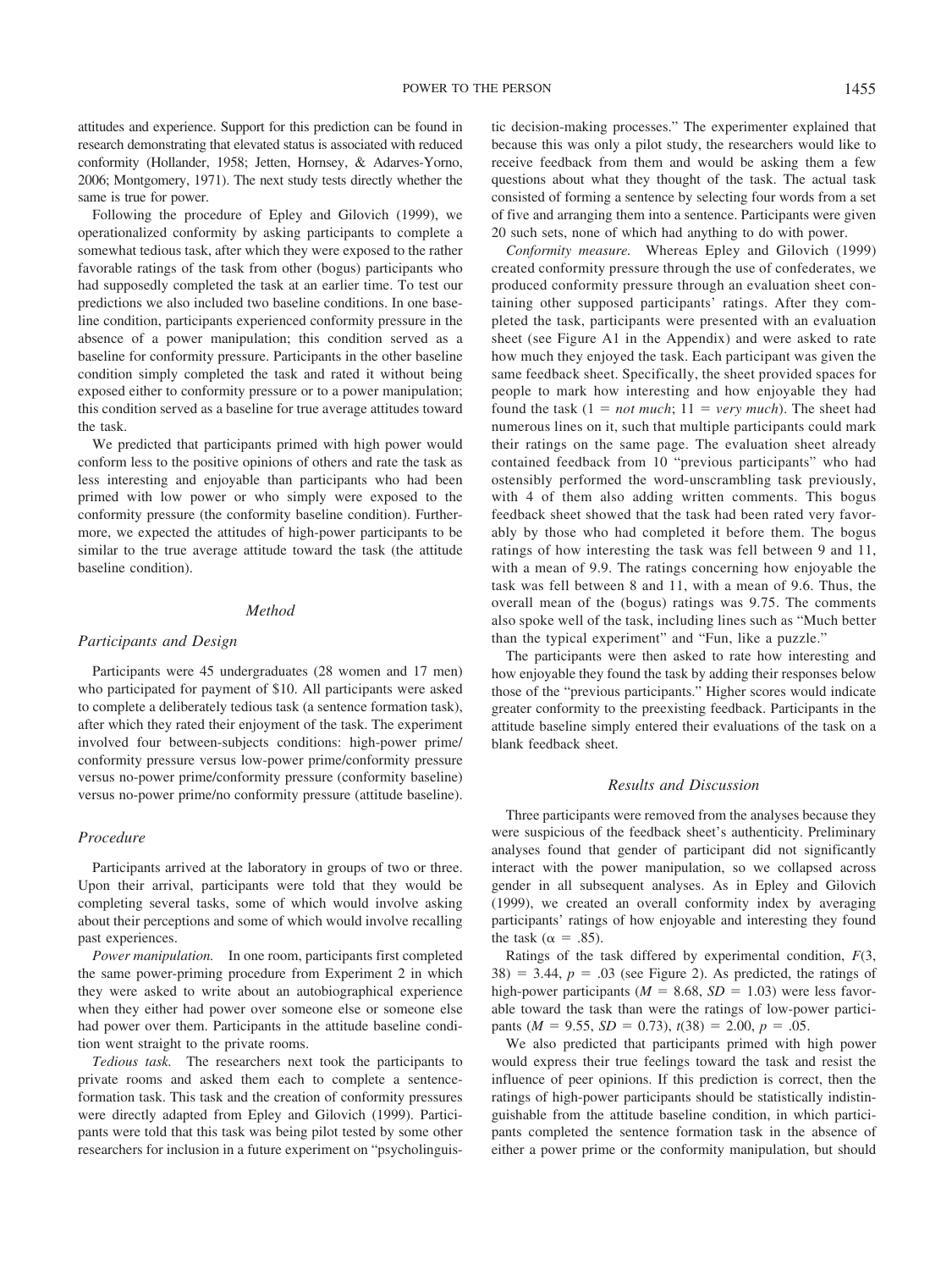

*Figure 2.* Mean evaluations of sentence formation task by conformity and power condition, Experiment 3. Conformity mean is the average of the "previous participants'" ratings that participants saw on the bogus task evaluation sheet.

differ from the conformity baseline condition, in which participants were exposed to the conformity pressure in the absence of a power prime. High-power participants did indeed differ from participants in the conformity baseline condition ( $M = 9.59$ ,  $SD =$  $(0.77)$ ,  $t(38) = 2.19$ ,  $p = .04$ , but did not differ from participants in the attitude baseline condition ( $M = 8.56$ ,  $SD = 1.23$ ),  $t < 1$ . These results provide support for the notion that high-power participants expressed their true attitudes despite being exposed to the opinions of others. The opposite pattern was true of the low-power prime condition; the evaluations of low-power participants differed from the attitude baseline condition,  $t(38) = 2.31$ ,  $p = .03$ , but did not differ from the conformity baseline condition,  $t < 1$ .

Ancillary analyses provide further evidence that high-power participants were indeed more resistant to the conformity pressures. Low-power participants did not differ significantly from the mean of the ratings of the "previous participants"  $(9.75)$ ,  $t(8) < 1$ . However, ratings of the task made by high-power participants were significantly less favorable than the mean of these bogus ratings,  $t(10) = -3.44, p = .01.$ 

Consistent with our predictions, power predicted the amount of conformity displayed by participants, with high-power participants exhibiting less conformity than low-power participants. Despite the presence of a clear norm for liking the task, high-power participants deviated from the "previous participants'" opinions and expressed less favorable attitudes toward the task. The ratings of low-power participants, however, virtually matched the mean of the sentiments of the "previous participants." One may note that the ratings overall seem high given the task was designed to be somewhat tedious; indeed, the overall ratings are about a point higher than what Epley and Gilovich (1999) found using a similar task. It is important to note, however, that the ratings varied by power and conformity pressure: Those in the low-power and baseline conditions, but not those in the high-power condition, reported significantly more positive evaluations of the task when they were exposed to the positive attitudes of their peers.

We collected additional data to bolster our conclusions. We primed 25 participants with either high or low power, asked them to complete the sentence-formation task, and then asked them to report their attitudes toward the task but without being exposed to the "previous participants'" attitudes (i.e., on blank feedback sheets). Because none of these participants had been exposed to conformity pressures, we expected that power would not affect their attitudes toward the task. This is exactly what we found. Power did not significantly affect attitudes,  $t(23) < 1$ ,  $p = .68$ , with both the high-power ( $M = 8.46$ ,  $SD = 2.03$ ) and low-power  $(M = 8.17, SD = 1.48)$  conditions reporting attitudes that were similar to the attitude baseline/no conformity condition and the high-power/conformity condition. These additional data support the contention that differences between the attitudes of the powerful and powerless will be observed only when conformity pressures are present. When there were no pressures from the attitudes of peers, the powerful and powerless expressed the same level of enjoyment in the task. Overall, the experience of power led participants to be immune to attitudinal information in the environment, which typically serves as a form of social pressure and influences.

# Experiment 4: Ignoring an Opponent's Reputation at the Bargaining Table

One of the central elements of our argument is that because the powerful are less influenced by social information, their dispositions and underlying attitudes matter more than the situation in determining their intentions and expressions. In the interpersonal context of bargaining and negotiation, research has found that aspects of both the person and the person's opponent (a salient aspect of the situation) can exert profound influence over bargaining intentions and behavior. For example, expecting one's opponent to be competitive typically reduces a desire to create, maintain, invest, and show trust in a cooperative relationship (Kelley & Stahelski, 1970; Tinsley, O'Connor, & Sullivan, 2002; Steinel & De Dreu, 2004; but see Diekmann, Tenbrunsel, & Galinsky, 2003). As a result, expecting one's opponent to be competitive leads to less investment in relationship building (Tinsley et al., 2002), more strategic misrepresentation and less trust (Steinel & De Dreu, 2004), and greater conflict (Kelley & Stahelski, 1970). An opponent's reputation typically weighs heavily on negotiators' minds and influences their concerns and interests in negotiations.

Individual differences are also critical determinants of how people approach mixed-motive contexts. One well-understood individual difference in the context of bargaining and negotiation is social value orientation (SVO), a personality trait that describes relatively stable individual differences in preferences for the allocation of outcomes between the self and others (Messick & Mc-Clintock, 1968). The two predominant SVOs—proself and prosocial— differ in a number of fundamental ways (De Dreu, Weingart, & Kwon, 2000). Prosocial individuals strive for maximizing joint outcomes, whereas proself individuals assign greater importance to their own outcomes. Notably, prosocial individuals' cooperation is rooted in concerns with building and maintaining relationships (Giebels, de Dreu, & van de Vliert, 2003; Stouten, De Cremer, & Van Dijk, 2005; Van Dijk, De Cremer, & Handgraaf, 2004).

Consistent with prior research, we measured participants' SVO and then had them prepare for a negotiation with an opponent whose reputation was manipulated (cooperative vs. competitive) in the negotiation exercise role materials. We then measured the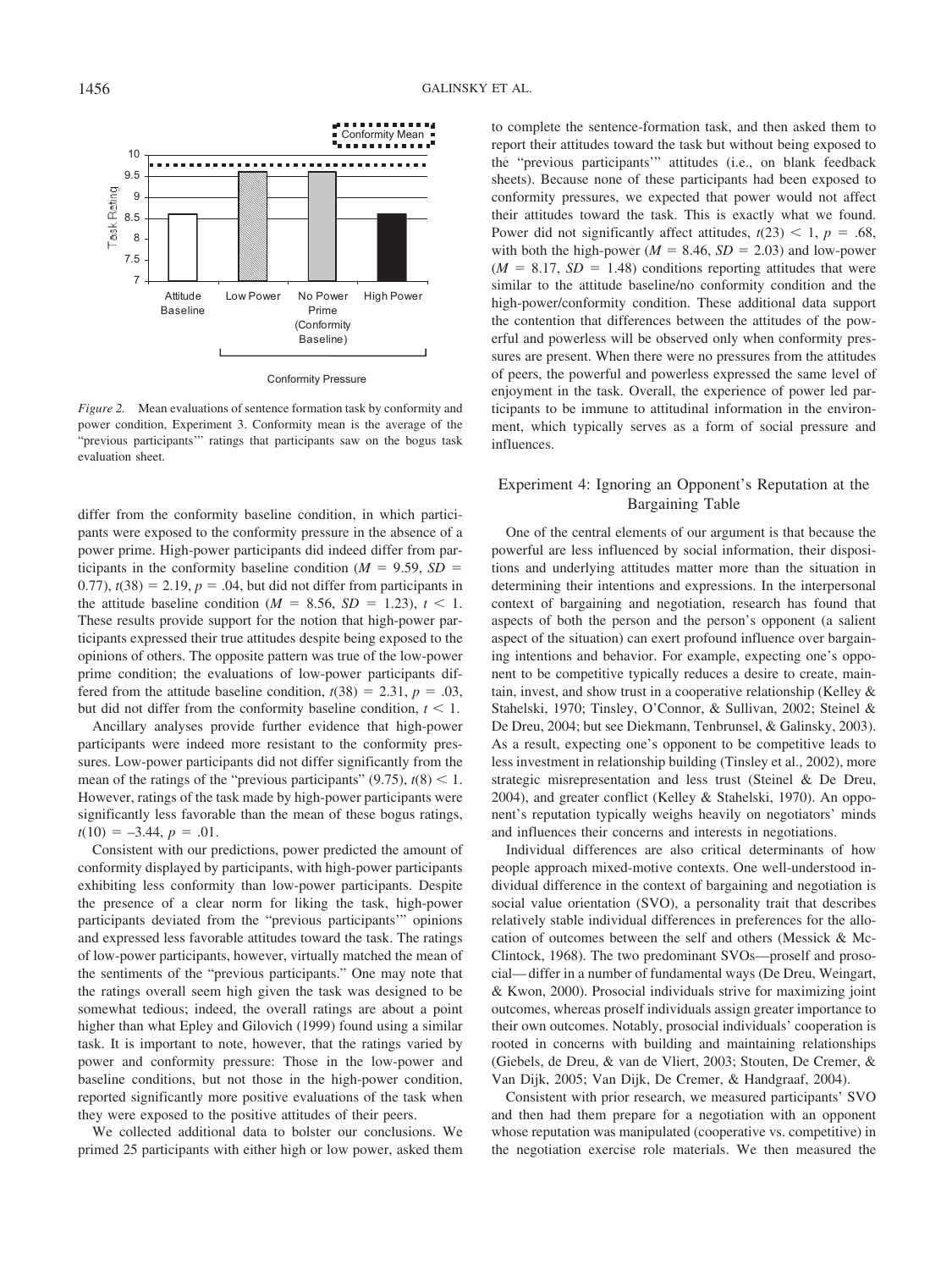extent to which participants were interested in building a relationship with their negotiation opponent. As a result of this experimental setup, we were able to explore the degree to which highpower and baseline participants' relationship interest was determined by SVO (a personality trait) versus the reputation of their opponent (a situational variable). For baseline participants, we predicted that the opponent's reputation would exert a greater influence than SVO on their desire to maintain and build a relationship within the context of the negotiation. In contrast, for high-power participants, we predicted that their own SVO would be a stronger predictor than the opponent's reputation of their relationship interest.

We also measured participants' expectations of their opponent's aggressiveness to test directly whether high-power individuals, despite being fully aware of information regarding their opponent's intentions, would still remain relatively uninfluenced by it. We manipulated information about the opponent's reputation in an unambiguous fashion and predicted that all participants would notice this information but that only the intentions of baseline participants would be affected by it. That is, we predicted that power would reduce the influence of but not acknowledgement of the opponent's reputation on participants' own intentions. Power would make them immune to this information.

Finally, we wanted to test our predictions with an additional manipulation of power. In the previous experiments we semantically or experientially primed power. Although previous research has demonstrated across studies that role-based manipulations of power often have the same effects as priming power (e.g., Galinsky et al., 2003; Gruenfeld et al., 2008; Lammers, Galinsky, Gordijn, & Otten, 2008; Magee et al., 2007; P. K. Smith et al., 2008), we wanted to verify that different types of power manipulations would immunize intentions from the influence of situations in a similar fashion. It is possible, for example, that procedures that prime power are particularly effective at eliciting tendencies associated with the liberating effects of power, whereas more formal manipulations of control over others' outcomes are more complex in their instantiations of the psychological experience of power. Thus, we manipulated high power for one group of participants through assignment to a role and for another group through the priming procedure used in Experiments 2 and 3. It is important to note that we predicted that the two manipulations would have equivalent effects on our dependent measure.

# *Method*

#### *Participants and Design*

Participants were 72 undergraduate and MBA students (35 women, 36 men, and one missing response). The experiment involved a 3 (power: baseline vs. high-power prime vs. high-power role)  $\times$  2 (opponent reputation: competitive vs. cooperative) between-subjects design.

#### *Materials and Procedure*

Participants arrived to the laboratory and were told that they were going to complete a number of different tasks, including a simulated negotiation over the selling of a pharmaceutical plant.

*SVO.* The first task participants completed was the SVO measure; participants completed a set of nine decomposed games (Messick & McClintock, 1968). In each game, participants were required to choose between three alternative pairs of outcomes, each representing one of the three SVOs: prosocial, competitive, and individualistic. For participants to be classified as cooperative, competitive, or individualistic, they had to make six valueconsistent choices. Consistent with previous research, competitive and individualistic participants were classified as proself (e.g., Olekalns & Smith, 1999; Van Lange & Liebrand, 1991). On this basis, 35 participants were classified as *proself*, 25 participants were *prosocial*, and 12 participants could not be classified, a ratio similar to previous research (Parks, Sanna, & Posey, 2003; Smeesters, Warlop, Van Avermaet, Corneille, & Yzerbyt, 2003; Van Lange, 1999).

*Power manipulation.* After completing the SVO measure, participants assigned to the *high-power prime* condition completed the same power-priming procedure from Experiment 2 in which they were asked to write about an autobiographical experience when they had power over someone else.

Participants in the *high-power role* condition were told they would be participating in a coordination task later in the session. The procedure for creating the position of high power was the same as in Galinsky et al. (2003, Experiment 1) and Anderson and Berdahl (2002). Participants first completed a leadership questionnaire and were told that their responses on this questionnaire would be used to assign them to the role of manager or subordinate in a task with another participant. Actually, all participants in this condition were assigned to the role of manager. They were told that as managers they would be directing and structuring a coordination task using Legos and then would be evaluating and rewarding their subordinates. The experimenter said that they would be doing the coordination task after first engaging in a negotiation with another participant. The experiment did not actually include the coordination task.

Baseline participants completed the negotiation exercise immediately after filling out the SVO measure.

*Negotiation exercise.* The negotiation involved the purchase of a pharmaceutical plant. In all conditions, participants assumed the role of the buyer. Participants were told that they were the chief financial officer of a company in need of a new plant to manufacture a line of highly specialized compounds and that one of the company's existing plants could not be modified (for complete details about the negotiation exercise, see Galinsky & Mussweiler, 2001). Although participants were led to believe that they would be negotiating with another participant, they simply completed a prenegotiation form with our dependent measures before the experimental session ended.

*Reputation manipulation.* We manipulated participants' (buyers') expectation of the seller's competitiveness (Diekmann et al., 2003). Participants were given information describing the seller as either very competitive or very cooperative. In the *competitive reputation* condition, participants were told, "You have heard from several sources that this CFO [the seller], in particular, is very competitive. In fact, these sources have said that the CFO is one of the most competitive negotiators that they have ever negotiated against." Participants in the *cooperative reputation* condition were told, "You have heard from several sources that this CFO [the seller], in particular, is very cooperative. In fact, these sources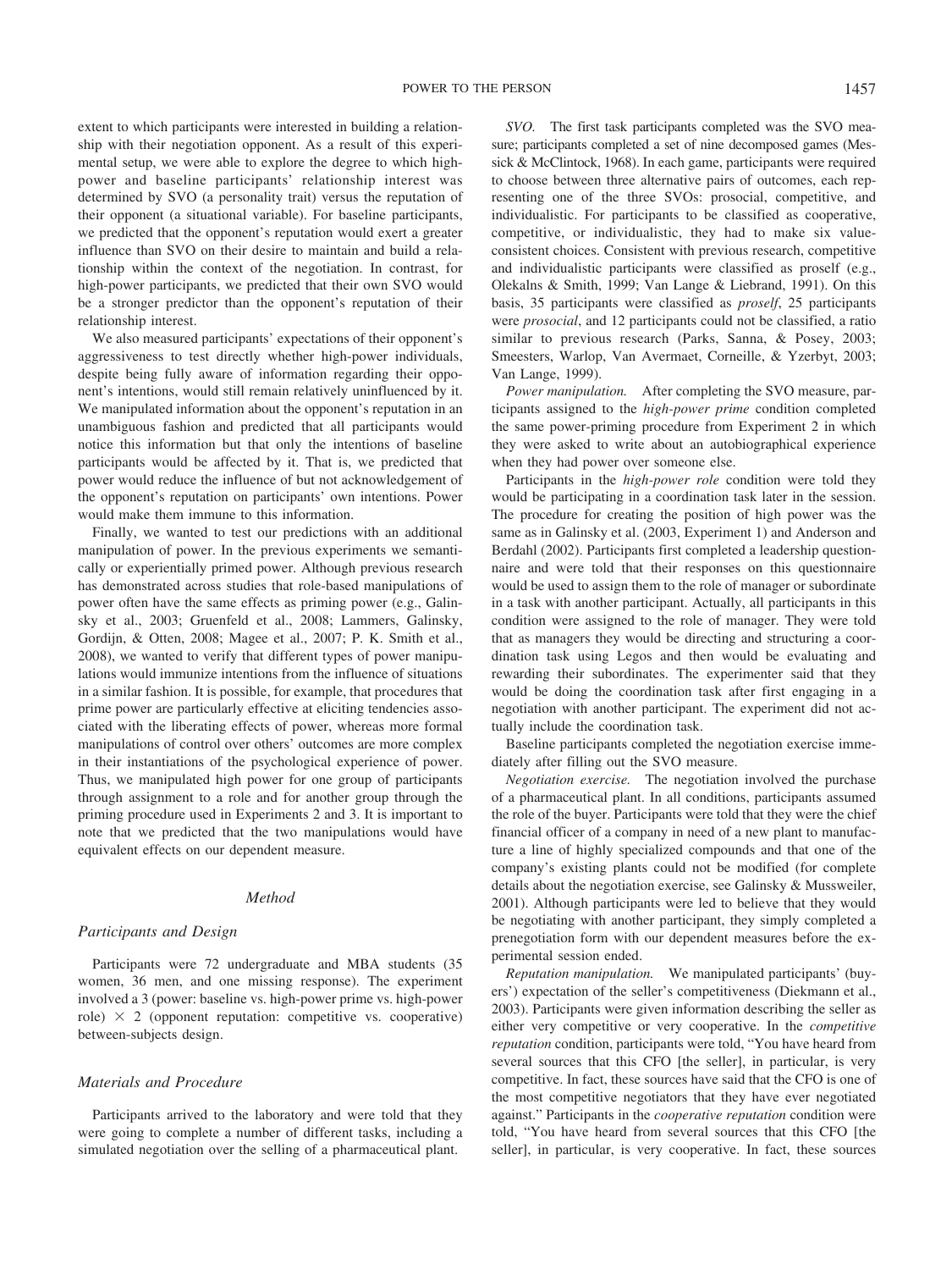have said that the CFO is one of the most cooperative negotiators that they have ever negotiated against."

*Dependent measures.* Participants were first asked, "How aggressive will the seller be in the negotiation?"  $(1 = not at all; 7 = 1)$ *very*). This measure served to determine whether high-power and baseline participants were equally likely to notice the reputation of their opponent.

Next, participants completed our primary dependent measures. They were asked two questions designed to measure their interest in and tendency to invest in a relationship with their partner: "How much do you care about building or maintaining a relationship?" and "How much are you going to trust this other party?"  $(1 = not$  $at$   $all$ ;  $7 = very$ ). These two measures were significantly correlated,  $r(71) = .29$ ,  $p = .01$ , and were averaged to create a measure of relationship interest.2 Finally, participants reported their demographic information on a questionnaire and were then debriefed about the true nature of the experiment.

#### *Results and Discussion*

Preliminary analyses found that gender of participant did not interact with the power manipulations, so we collapsed across gender in all subsequent analyses.

#### *Seller Aggressiveness*

Participants' perceptions of the seller's aggressiveness were submitted to a 3 (power: baseline vs. high-power prime vs. highpower role)  $\times$  2 (opponent reputation: competitive vs. cooperative) between-subjects ANOVA. Only a main effect of reputation emerged as significant,  $F(2, 65) = 122.85$ ,  $p < .001$ . When participants were exposed to information that the seller was competitive, they expected the seller to be more aggressive  $(M = 6.43,$  $SD = 0.70$ ) than when the seller was described as cooperative  $(M = 3.93, SD = 1.06)$ . The interaction was not significant ( $F$  < 1), demonstrating that all participants, regardless of power, equally noticed the reputation information.

#### *Building a Relationship*

In comparison with baseline participants, we predicted that high-power participants' interest in trusting and building a relationship with their negotiating counterpart would be less affected by their opponent's reputation. We submitted relationship interest to the same  $3 \times 2$  ANOVA, and only the predicted interaction emerged as significant,  $F(2, 65) = 4.05$ ,  $p = .02$  (see Figure 3). Baseline participants were less interested in building a relationship with a competitive opponent ( $M = 2.83$ ,  $SD = 0.90$ ) than with a cooperative opponent ( $M = 4.20$ ,  $SD = 1.18$ ),  $t(17) = 2.81$ ,  $p =$ .01. In contrast, high-power prime participants' interest in building a relationship was not affected by the reputation of the opponent (competitive:  $M = 4.10$ ,  $SD = 1.04$ ; cooperative:  $M = 4.00$ ,  $SD =$ 1.00),  $t(19)$  < 1,  $p = .83$ . Similarly, participants assigned to a high-power role also were not affected by the competitive  $(M =$ 4.43,  $SD = 1.10$ ) versus cooperative  $(M = 4.20, SD = 0.84)$ reputation of the opponent,  $t(29) < 1$ ,  $p = .51$ .

# *SVO Versus Opponent Reputation as Predictors of Relationship Interest*

We have argued that the dispositions of the powerful matter more than situational cues in predicting their attitudes. Thus, we



*Figure 3.* Mean level of relationship interest by opponent reputation and power condition, Experiment 4.

hypothesized that SVO, but not opponent reputation, would predict relationship interest for the powerful. In contrast, we hypothesized that opponent reputation, but not SVO, would predict relationship interest for baseline participants. To test these hypotheses, we conducted separate regressions for baseline participants and for high-power participants (collapsing across the two types of power manipulation) in which relationship interest was regressed on SVO and opponent reputation. Proself was coded as 1 and prosocial as 0, and competitive reputation was coded as 1 and cooperative reputation as 0. For baseline participants, opponent reputation was a significant predictor of relationship interest ( $b = -1.44$ ,  $SE =$ 0.53,  $p = .02$ ), but SVO was not significant ( $b = 0.46$ ,  $SE = 0.58$ ,  $p = .44$ ). For high-power participants, SVO was a significant predictor of relationship interest ( $b = -0.82$ ,  $SE = 0.32$ ,  $p = .01$ ), whereas opponent reputation was not significant ( $b = 0.07$ ,  $SE =$  $0.32, p = .82$ ).

We also conducted regressions in which relationship interest was regressed on SVO and subjective ratings of opponent aggressiveness. For baseline participants, ratings of their opponent's aggressiveness were a significant predictor of relationship interest  $(b = -0.47, SE = 0.21, p = .04)$ , but SVO was not significant  $(b = 0.05, SE = 0.66, p = .94)$ . In contrast, for high-power participants, SVO was a significant predictor of relationship interest ( $b = -0.87$ ,  $SE = 0.31$ ,  $p = .01$ ), whereas ratings of their opponent's aggressiveness were not significant ( $b = -0.05$ ,  $SE =$  $0.10, p = .61$ ).

This study provides strong support for our predictions that (a) the powerful are less affected by situational information even when they are well aware of and acknowledge that information, and (b) their attitudes and intentions are more influenced by their own propensities than the situational press of others' reputations. For both manipulations of power, high-power participants' relationship interest was

<sup>&</sup>lt;sup>2</sup> Given the modest correlation between the two items, we faced a dilemma between presenting a single-item measure, which can be subject to reliability concerns, and using a combined measure. We decided to average the two items to simplify the presentation of the results; however, entering the items separately in a multiple analysis of variance yielded the predicted interaction between power and opponent reputation as well, *F*(4,  $128) = 2.37, p = .056.$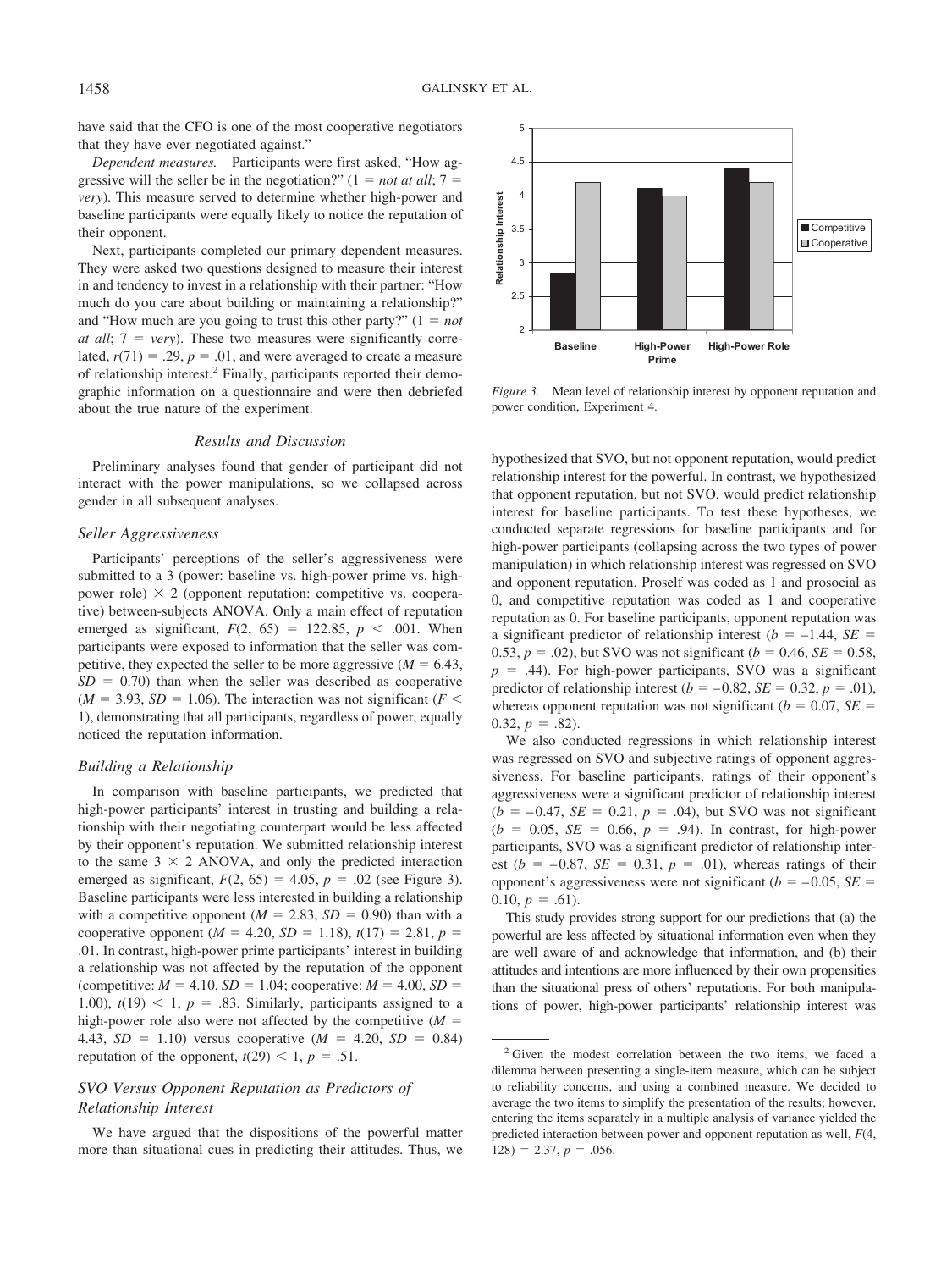uninfluenced by their opponent's competitive or cooperative reputation. Baseline participants, in contrast, expressed less interest in building a relationship when they expected their opponent to be competitive as opposed to cooperative. Furthermore, for baseline participants, situational information—the reputation of their opponent—mattered more in determining their relationship interest than their own SVO. In contrast, high-power participants' intentions toward the relationship were driven by their social values rather than the reputation of the opposing negotiator. These results occurred even though the powerful were as cognizant of their opponent's reputation as were baseline participants.

# Experiment 5: Seeing Choice and the Arousal of Cognitive Dissonance

The previous experiments have demonstrated that the powerful are less influenced by social and nonsocial information embedded in the situation. Freed from the influence of these factors, highpower participants were more likely to express their intrapsychically generated responses, with power granting individuals more liberty in personal expression. However, this disregard for situational cues and constraints may not always lead those with power to remain uninfluenced in their attitudes. Because the powerful are more attuned to their internal states than situational information, they should be especially sensitive to their own intrapsychic processes, perhaps even processes instigated by their very lack of consideration for cues and information in the situation. Consistent with this idea, Weick and Guinote (2008) found that the attitudes of high-power participants are driven more by temporary subjective experiences and cognitive states than are the attitudes of low-power participants.

By not experiencing the constraining force of situational information, the powerful may see more choice driving their decisions than is warranted. Research suggests that when individuals perceive that they have choice when making a statement that contradicts one's attitude (counterattitudinal advocacy), they experience cognitive dissonance, a state of psychological discomfort (Cooper & Fazio, 1984; Elliot & Devine, 1994; Festinger, 1957). Because attitudes can be altered more easily than previously displayed behaviors, individuals who have made freely chosen counterattitudinal statements often change their attitude as a means of restoring consistency and reducing psychological discomfort. In fact, the perception of choice in performing counterattitudinal behavior is a key moderator of dissonance processes and attitude change (see Cooper & Fazio, 1984, for a review). When people feel they have no choice in engaging in counterattitudinal behavior, they do not shift their attitudes, because the lack of perceived choice provides a plausible explanation for their behavior. Believing that such behavior was imposed, rather than freely chosen, ameliorates the psychological discomfort that one might otherwise feel, leaving individuals unmotivated to reduce dissonance via attitude change.

In a typical dissonance experiment, participants are asked to make a counterattitudinal statement or speech on a topic of personal relevance, and the experience of choice is manipulated. In the high-choice conditions, people are subtly persuaded to make a speech against their attitude, but the request is delivered in a way that leaves people feeling that they have freely chosen to comply. In the low-choice conditions, participants are directly instructed to make the speech or write the essay, leaving them little obvious choice in the matter. These studies typically reveal a significant correlation between perceived choice and attitudes, such that perceptions of choice are positively associated with the favorability of attitudes toward the position taken in the essay or speech (Cooper & Fazio, 1984).

We hypothesized that under conditions of low choice, the experience of power would lead participants to misconstrue the situation as providing choice; instead of viewing themselves as acting in compliance with the instructions of an authority figure, they would see themselves as having freely chosen to engage in the counterattitudinal advocacy. Because perceptions of having choice induce feelings of dissonance, we predicted that high-power participants would be motivated to reduce this aversive state and therefore change their attitudes. That is, unlike the conformity study, we predicted that high-power participants would be more likely to shift their opinions than low-power participants.

As a test of this hypothesis, all participants made a counterattitudinal speech under conditions of low choice. We predicted that although all participants would have the same low level of choice, high-power participants compared with low-power participants would perceive greater choice and therefore shift their attitudes in the direction of the counterattitudinal speech.

# *Method*

# *Participants and Design*

Forty-nine undergraduates (9 men, 33 women, and 7 missing responses) participated in the experiment and were compensated \$10. The experiment was a 2 (power: high vs. low)  $\times$  2 (attitude topic: lake fill vs. reading week) between-subjects factorial design. An additional 84 participants who did not make a speech or receive the power manipulation filled out the attitude measure. This attitude baseline condition was run during the same week as the experimental conditions but was conducted in mass testing sessions.

#### *Attitude Topic Pretest*

Pretesting revealed two attitude topics toward which the students held strong, unfavorable opinions. We wanted to show that the effects were not dependent on one particular attitude topic, so we used both topics. The first topic concerned a proposed lagoonfill project at the university. To meet its space needs, the university proposed partially filling in a small lagoon that separates the university from the main lake body in order to build more parking structures and buildings. Most students consider the lagoon to be quite majestic and do not want parking structures erected where scenic flora and fauna abound.

The second topic required participants to speak against the university's reading week. All of the undergraduates in the School of Arts and Sciences are free from classes the week before final exams each quarter. Some university officials have been concerned that reading week has become, in practice, a period of extracurricular enjoyment and that the university is below the national average for the number of hours of actual time in the classroom per quarter. Students, on the other hand, are very protective of reading week, relishing the respite from classes and the opportunity to study for exams.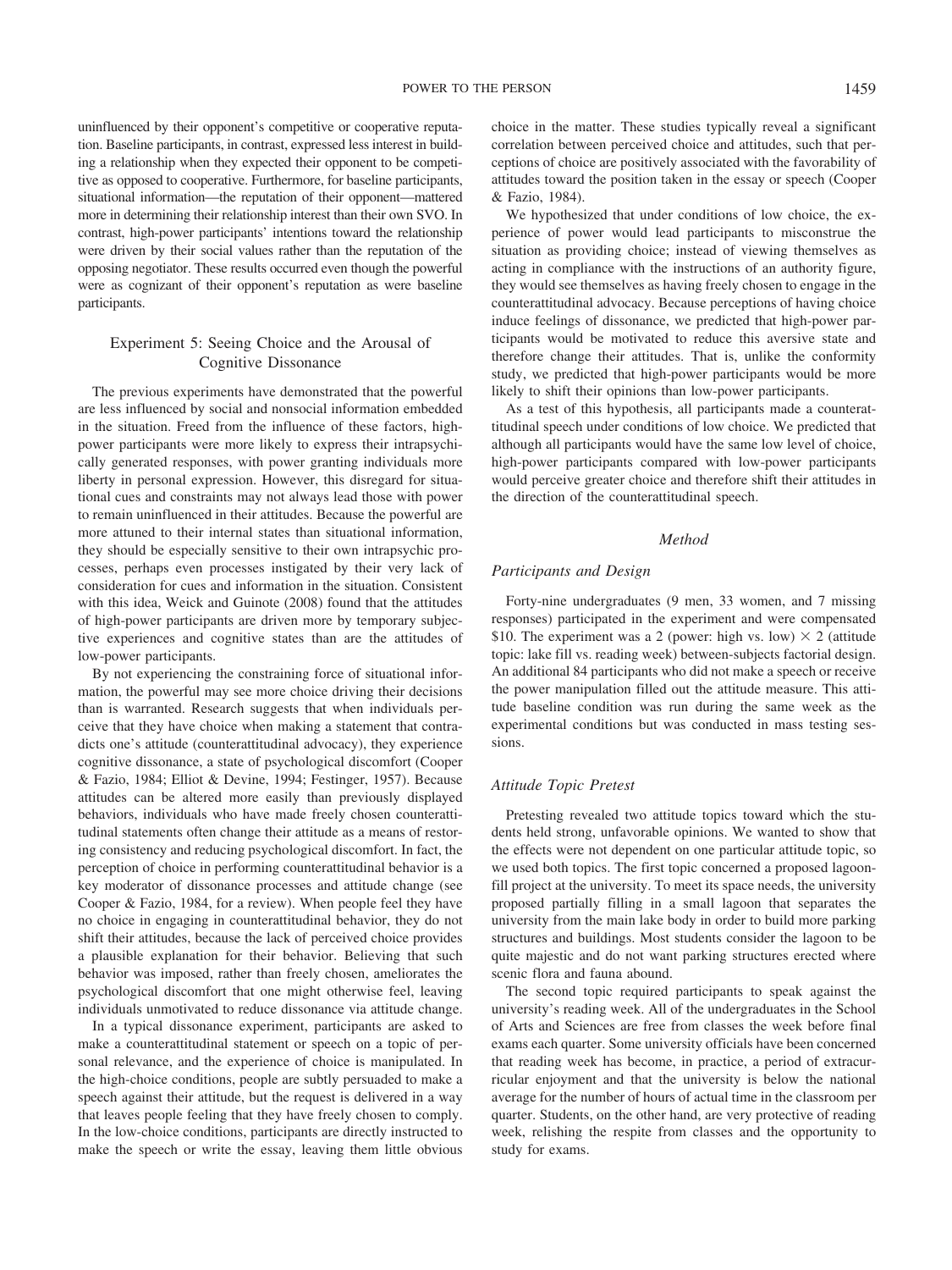# *Procedure*

Upon arrival at the lab, participants were told that the purpose of the research was to investigate how people write about themselves and speak about campus issues. They were told they would be both writing essays and recording speeches. The first task participants completed comprised the experimental manipulation of power. Participants in the *high-power* and *low-power* conditions completed the same priming essay as in Experiments 2 and 3.

*Counterattitudinal advocacy.* The counterattitudinal advocacy procedure was adapted from Galinsky, Stone, and Cooper (2000). After participants completed the power manipulation task, they were told that the next task was part of an investigation into the relationship between people's personalities and the cogency of their arguments. Ostensibly, the research intended to tease apart the strength of a speaker's arguments from nonverbal cues such as facial expressions or attractiveness. The experimenter explained that in order to investigate the effect of a speaker's personality on persuasion independent of nonverbal cues, participants would need to record a persuasive message via audiotape and complete some personality measures.

The experimenter explained that the University Committee on Education and Development had agreed to fund the research provided that the recorded speech related to a current topic of interest to the committee. Participants were told that the committee was interested in several campus policies and the types of arguments that students used to defend or reject them. The experimenter noted that the committee would probably use these arguments when making its decisions next year. This statement was provided to ensure that participants would perceive that their speech could produce aversive consequences, a necessary condition for the production of dissonance (Cooper & Fazio, 1984).

To ensure that all participants would be in a low-choice condition, participants were told that because the research was concerned only with the characteristics of their speech rather than the actual content of their speech, they would be randomly assigned to speak on one side of a topic of interest to the committee. Ostensibly, this would allow the researchers to measure the cogency on both sides of each issue, as well as provide the committee with a full spectrum of arguments. Participants were told that they had been assigned to record a persuasive argument either in favor of filling in the lagoon or in favor of eliminating reading week.

The researcher then left participants a tape recorder and told them to spend some time constructing an outline before recording their brief 1- to 3-min speech. When participants finished recording their speech, the researcher thanked them and told them that the committee appreciated their input. The experimenter also mentioned that they, as researchers, were interested in the participant's personal attitude toward the topic as well as some other thoughts that the participant had about making the speech.

*Dependent measures.* Participants who made a speech about the lagoon-fill project were asked to mark their agreement with the statement "The University should proceed with its plans to fill in a portion of the lagoon"  $(1 = \text{strongly disagree}; 11 = \text{strongly}$ *agree*). Participants who made a speech about reading week responded on the same scale to the statement "Reading week should be eliminated." Thus, higher numbers reflect greater support for the position the participants advocated in their speech. Participants were also asked, "How much choice did you have in making the

speech that you gave?"  $(1 = none at all; 9 = a lot)$ . They were then debriefed about the true nature of the study and were paid before they left.

#### *Results and Discussion*

Six participants were eliminated from the analysis because they doubted whether a committee was really going to listen to their recorded speech. Preliminary analyses found that gender of participant did not interact with the power manipulation, so we collapsed across gender in all subsequent analyses.

#### *Perceptions of Choice*

Participants' perceptions of how much choice they had in making the speech were submitted to a 2 (power: high vs. low)  $\times$  2 (attitude topic: lake fill vs. reading week) between-subjects ANOVA. Only a main effect of power emerged,  $F(1, 39) = 6.23$ ,  $p = .02$ . High-power participants ( $M = 3.43$ ,  $SD = 2.40$ ) perceived themselves as having more choice to make the speech than did low-power participants  $(M = 1.95, SD = 1.68)$ .

#### *Attitudes*

We predicted that high-power individuals would report more favorable attitudes toward their speech topics than would low-power participants. Participants' attitudes toward the university policies were submitted to a 2 (power: high vs. low)  $\times$  2 (attitude topic: lake fill vs. reading week) ANOVA. Only a main effect of power emerged as significant,  $F(1, 39) = 5.10$ ,  $p = .03$  (see Figure 4). High-power participants ( $M = 4.90$ ,  $SD = 3.05$ ) expressed more positive attitudes toward the topics than did low-power participants ( $M = 3.00$ ,  $SD =$ 2.34). There was no effect of attitude topic  $(F < 1, p = .39)$ , and the interaction between attitude topic and the power manipulation also was not significant  $(F < 1, p = .99)$ .

To demonstrate that high-power participants were indeed the ones changing their attitudes, we compared each of the power conditions with the attitude baseline condition. High-power participants differed significantly from the attitude baseline condition ( $M = 3.29$ ,  $SD = 2.77$ ),  $t(103) = 2.39$ ,  $p = .02$ ,



*Figure 4.* Mean level of agreement with counterattitudinal position by condition, Experiment 5.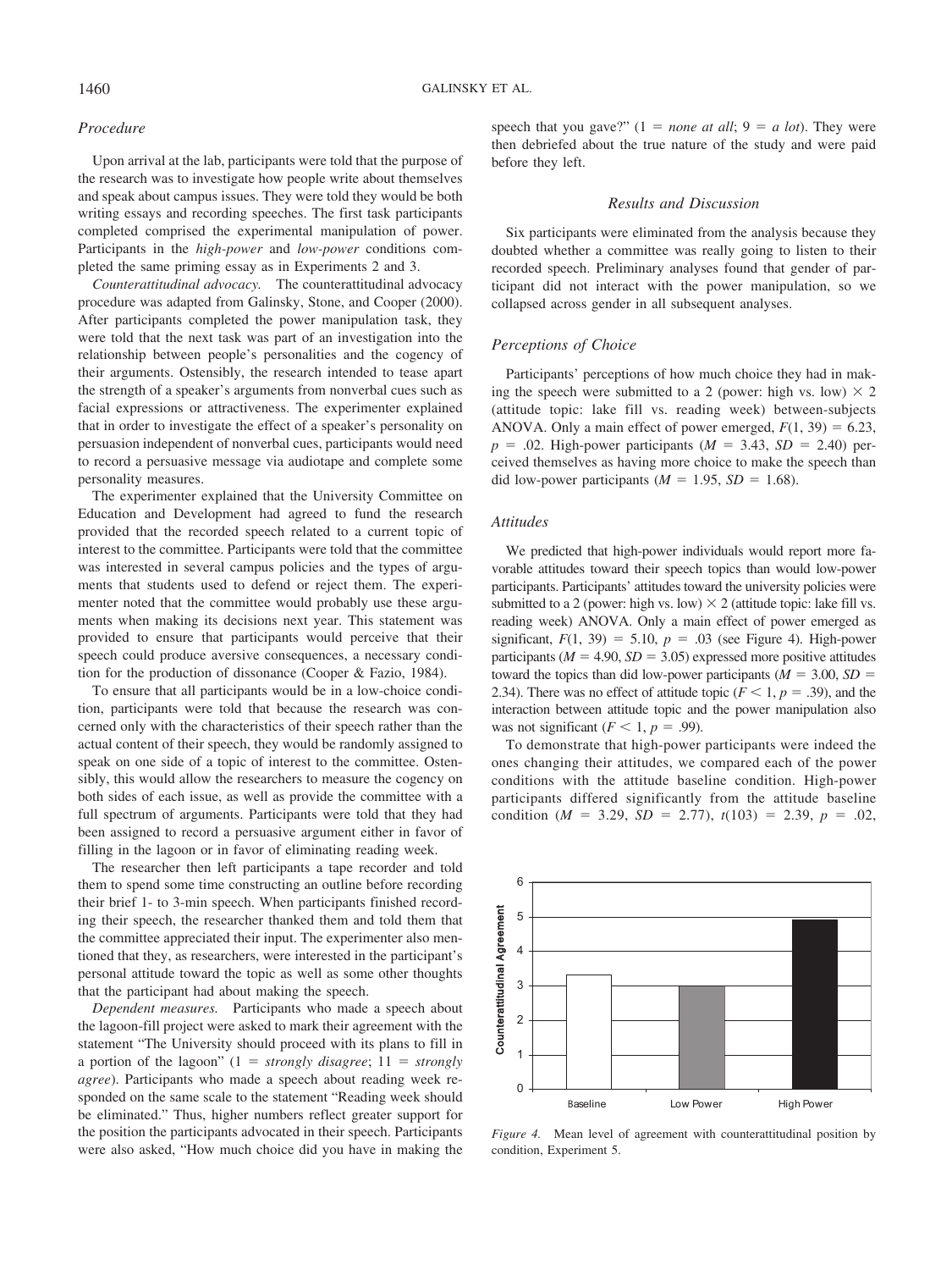whereas low-power participants did not differ from the attitude baseline condition  $(t < 1)$ .

#### *Mediation Analysis*

As predicted by dissonance theory, perceptions of choice positively predicted attitudes ( $b = 0.74$ ,  $SE = 0.17$ ,  $p < .001$ ). To see whether the effect of power on participants' attitudes toward the issues was produced by perceptions of choice, we conducted a mediation analysis following procedures outlined by Baron and Kenny (1986; see Figure 5). When both perceptions of choice and the experimental condition were entered into the regression analysis, perceptions of choice continued to predict attitudes ( $b = 0.67$ ,  $SE = 0.18$ ,  $p = .001$ ), but the effect of the power manipulation was reduced to nonsignificance ( $b = 0.92$ ,  $SE = 0.78$ ,  $p = .24$ ). A Sobel test (Sobel, 1982) revealed that perceptions of choice significantly reduced the effect of power  $(Z = 1.98, p = .05)$ .

Power minimized participants' perceptions of situational information that constrained their behavior (i.e., an authority figure's instructions) and increased their experience of choice in making a counterattitudinal speech. It was this feeling of having voluntarily chosen to argue a stance that contradicted one's own attitude that activated the shift in postspeech attitudes. The powerful saw choice, and in doing so, suffered the psychological discomfort of dissonance. Unlike in the previous studies, their attitudes were not resilient because they were not defending against external pressures to alter their attitudes. Rather, it was their own internal need to reconcile the inconsistency between their speech—seemingly freely chosen—and their previous attitude that forced the attitude shift.

#### General Discussion

The current research provides converging evidence that being free from situational influence, both social and nonsocial, is part and parcel of having power. When salient examples in the environment worked to limit creativity, the powerful expressed more novel ideas (Experiments 1 and 2). The powerful resisted conformity pressures and expressed attitudes that were not influenced by the pressure of their peers' positive views (Experiment 3). Although those who experienced power were less susceptible to external influence, they were more vulnerable to internal sources of influence. In Experiment 4, the social value orientation of the powerful determined their intentions whereas an opponent's reputation did not. Moreover, in Experiment 5, through the perception of personal choice, power was actually responsible for altering individuals' attitudes. These seemingly opposed effects on attitudinal expression were driven by the same process: Power reduced the influence of the situation. As a result, the person— one's dispositions and intrapsychic processes—mattered more than the situation in determining the attitudinal and creative expressions of the powerful.

#### *Inattention to or Disregard for Situational Information?*

We think there are two predominant psychological reasons why the powerful are less influenced by the situation: (a) they are less likely to notice situational information in the first place, and (b) when they notice this information, they are psychologically less affected by or concerned with it. In the real world, we believe that both of these processes contribute to the effects we have demonstrated here. At times, the powerful are less likely to even notice salient information in the situation, as previous studies on the inverse relationship between power and perspective taking would suggest (Galinsky et al., 2006). At other times they may notice the press of the situation but dismiss its psychological relevance (as in Experiment 4). Most often, it is probably a little bit of both. Given that these two processes likely exist and often coexist, it is not surprising that the situation was consistently less influential on the powerful in the diverse domains of our studies.

# *When and How Do Situations Affect the Powerful? The Role of Goals*

In the current research we have demonstrated that the powerful are often immune to situational pressures. Our studies are presentday avatars of classic social psychological paradigms, which have found that subtle forces in the environment often steer, direct, and constrain the thoughts and behavior of individuals. For example, in emergencies the nonresponsiveness of some bystanders typically reduces the likelihood that other bystanders will take action (Latané  $\&$  Darley, 1970). Similarly the opinions of others tend to restrict and constrain one's own creativity (Osborn, 1953) and attitudes (Asch, 1955). When these subtle cues are present, the powerful are less constrained or influenced by them in their own behavior, attitudes, and creative expressions (see also Whitson et al., 2008).

However, other research has found that the powerful can be more sensitive to and guided by the situation. For example, participants in the role of manager show different patterns of attention and individuation depending on whether they are assigned to person-centered organizations or product-centered organizations (Overbeck & Park, 2006). And the powerful have been shown to be more responsive to situation-specific opportunities or affordances, leading to more situation-consistent behaviors (Guinote, 2008).



*Figure 5.* Perception of choice fully mediates the relationship between power and attitude, Experiment 5. Coefficients are standardized.  $^{*} p < .05.$   $^{**} p < .01.$   $^{***} p < .001.$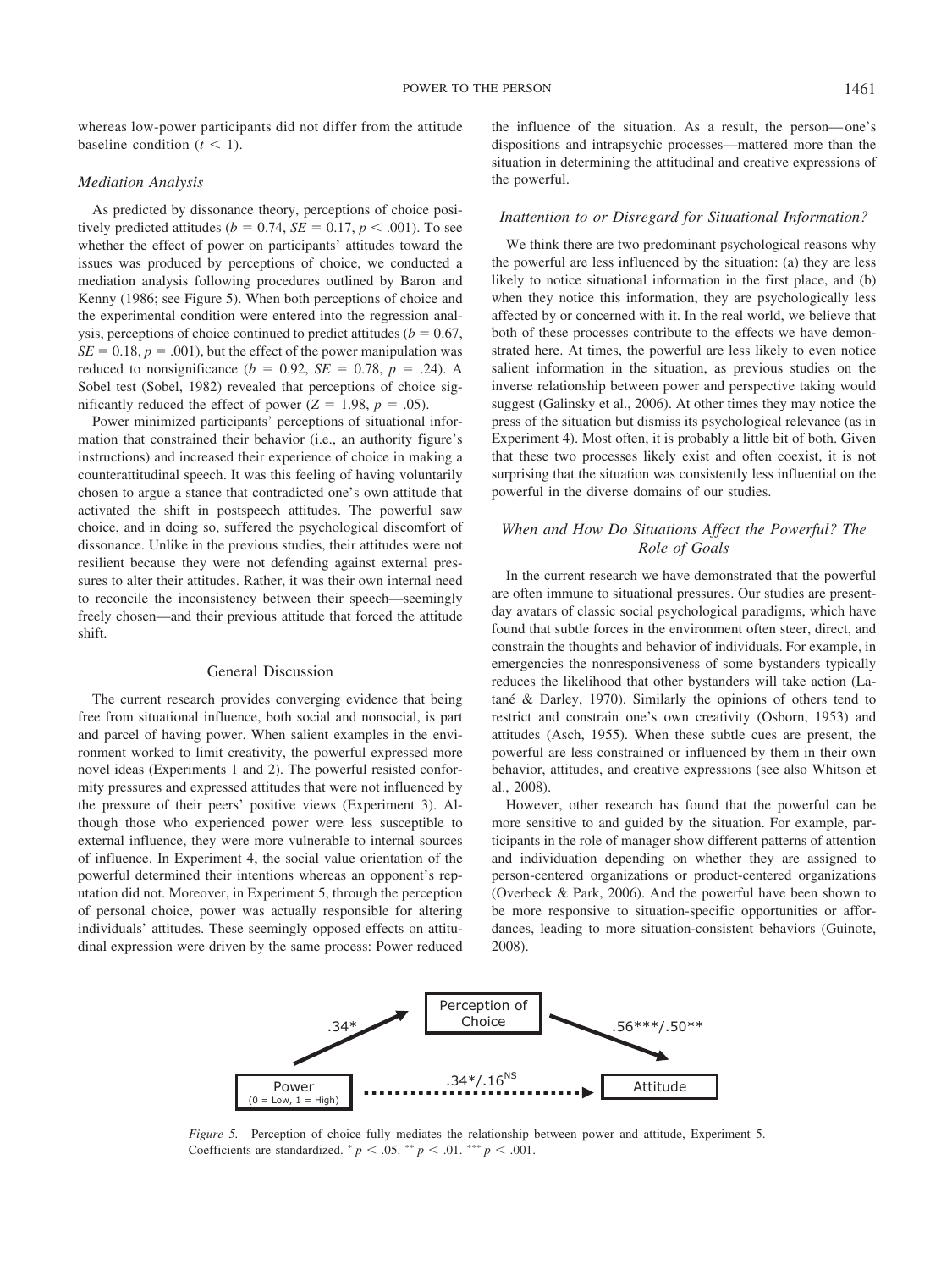How do we reconcile our findings that power reduces the strength of the situation with research showing that the powerful are sometimes more responsive to the situation than the powerless? We think the key moderating variable is goals. One of the most robust findings emerging from the literature on power is that power increases goal-directed behavior and cognition (Galinsky et al., 2003; Guinote, 2007a; P. K. Smith et al., 2008). The situation seems to be particularly influential for the powerful when it activates or produces their goals. For example, Overbeck and Park (2006) found that the powerful used the goals of the organization to set their own priorities to a greater extent than the powerless. Similarly, the powerful attend to stereotypes only when they could impact goal attainment (Vescio, Snyder, & Butz, 2003). And in the Guinote (2008) studies, the information processing of the powerful was structured around "the pursuit of the goals activated by the situation" (p. 239). To the extent that the situation itself creates the goals that the powerful pursue, they will be more influenced by the situation than the powerless.

It should also be noted that when the powerful already possess salient goals, they will be more attentive to the aspects of the situation that facilitate their goals, more likely to disregard goalirrelevant information, and more effective at prioritizing and engaging in goal-directed behavior compared with the powerless (Galinsky et al., 2003; Guinote, 2007a, 2008; Whitson et al., 2008). In fact, such selective attention is partly the foundation for objectification, where the powerful view others through the lens of currently held goals (Gruenfeld et al., 2008). For the powerful, the situation can be an oasis seemingly created to fulfill their pressing goals.

In the current studies, because the situational forces (e.g., the expressions of others) neither activated goals nor directly facilitated individuals' predominant goals, power decreased the influence of the situation. Considering our results in light of the research reviewed above, power appears to immunize individuals against subtle situational pressures that constrain creative and attitudinal expressions, but power does not abolish and can actually strengthen the influence of situational features when they activate or facilitate goals for the power holder.

#### *Persuading the Powerful*

On the surface, it would seem that power can make one impervious to persuasion (Briñol et al., 2007); however, clever lowpower communicators can wield their target's high sense of power to their own advantage. Because the powerful perceive more choice than the situation may warrant and falsely attribute their actions to their own volition, one secret to influencing powerful individuals is to avoid the overt appearance of persuasion. To the extent that the powerful can be convinced to argue on behalf of an idea (and perceive that they are doing so voluntarily), the dissonance that follows this advocacy can make an ardent ally out of someone who was previously indifferent or even antagonistic. Given that those in power are generally more vocal (Stein & Heller, 1979), they may be vulnerable to this form of selfpersuasion on a regular basis. For those in power, saying is believing. In this way, the powerful represent attractive targets; they may not only be compliant but actually champion the causes craftily introduced by others.

#### *Power and Corruption*

A great deal of research considers whether power is a functional force or a corrupting one (e.g., Chen et al., 2001; Gruenfeld et al., 2008; Keltner et al., 2003). Our research implies that power is not inherently corrupting. Instead, power simply reduces the strength of the situation. This imperviousness to social norms and situational cues can yield either prosocial or antisocial consequences. On the one hand, focusing only on desires and being (oftentimes blissfully) unaware of constraints on those desires can lead to such malfeasant behaviors as sexual harassment (Bargh et al., 1995) and common good consumption (Galinsky et al., 2003). Power can also lead individuals to ignore the important perspectives and opinions of others; with the powerful anchored on their own opinions, they should be less likely to consider or even notice others' disagreement (Galinsky et al., 2006). As a result, individuals with power may be more susceptible to the false consensus effect (Ross, Greene, & House, 1977), in which they overestimate the extent to which other group members agree with them.

On the other hand, by allowing people to see choice in the environment and by reducing attention to barriers that constrain options, power can provide the capacity to achieve a number of things not ordinarily possible. For one, conformity has been linked to the failure of group decision making and public policy disasters, such as the Bay of Pigs and American wars in Vietnam (Janis, 1972) and Iraq. The social pressure of the group itself often limits the expression of dissenting attitudes and uniquely held information (Asch, 1955; Epley & Gilovich, 1999). Research attests to the benefits of minority opinions in group decision making (Gruenfeld, 1995; Nemeth, 1986; Nemeth & Kwan, 1985, 1987); however, groups can capitalize on novel perspectives and avoid the tendency toward groupthink only if group members feel comfortable voicing opinions in the first place (Janis, 1972; Moscovici & Zavalloni, 1969). Similarly, group discussions are characterized by the tendency to focus collectively on commonly shared information to the relative detriment of uniquely held information; group members tend to focus on what everyone knows rather than on what only some of the group members know, leading to a potential failure of collective intelligence (Larson, Foster-Fishman, & Keys, 1994; Stasser & Stewart, 1992; Stasser & Titus, 1985; Winquist & Larson, 1998). Given the liberating effects of power observed in the current experiments, individuals with a sense of power, because they are less hampered by conformity pressures and the fear of social sanctions, might be more likely to ignore group pressure and express their opinions and unique information.

In light of this reasoning, organizations may wish to look beyond the stereotype of power as corrupting and instead harness the current processes to improve their organizations (Galinsky, Jordan, & Sivanathan, in press), literally empowering employees to discover and express novel perspectives and initiatives. Ultimately, power's ability to wither away the situation and its constraints is neither good nor bad but depends on whether the particular cue in a situation guards against malfeasance or prevents new ideas and important attitudes from emerging from its shadow.

#### *Conclusion*

In their meditation on the historical foundations of social psychology, Ross and Nisbett (1991) discussed three pillars of social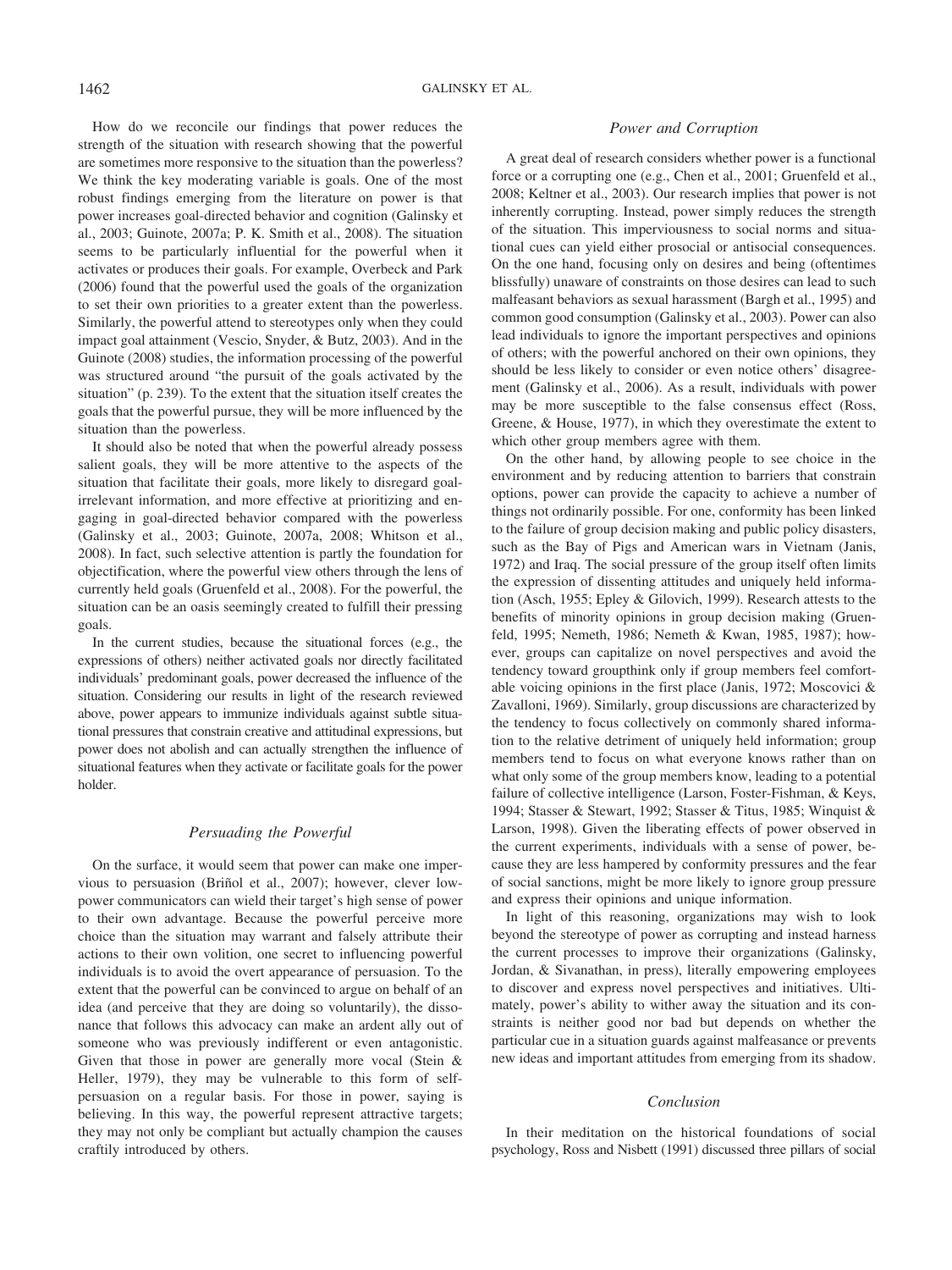psychology: the strength of the situation, the "channeling" of behavior, and the importance of construal. On the basis of the data presented here, we suggest that power changes construals, opens up new channels for cognition and behavior that are closed to others, and fundamentally alters the strength of the situation (see also Galinsky et al., 2003; P. K. Smith & Trope, 2006). For the powerful, the situation recedes, and they are left with their own opinions, beliefs, attitudes, and personalities to drive their behavior.

This receding of the situation may be a springboard for new ways of thinking. People who focus on obstacles and barriers in their environment are less assertive in striving for their goals (Locke & Latham, 1990); where others see vast potential, they perceive only barriers and opposition. We have demonstrated how the experience of power liberates individuals from the straightjacket of the social world, allowing them to define for themselves what is and is not achievable. George Bernard Shaw (1921), the Nobel Prize–winning playwright, once wrote, "Imagination is the beginning of creation. You imagine what you desire, you will what you imagine and at last you create what you will" (p. 9). Perhaps human accomplishment is as much about the cans and cannots as it is the haves and the have-nots. Although power is often thought of as a pernicious force that corrupts those who possess it, it is the protection from situational influence demonstrated here that helps powerful individuals surmount social obstacles and reach greater heights of creativity to express the unpopular ideals of today that can lead others to the horizons of tomorrow.

#### References

- Amabile, T. M. (1983). The social psychology of creativity: A componential conceptualization. *Journal of Personality and Social Psychology, 45,* 357–376.
- Anderson, C., & Berdahl, J. L. (2002). The experience of power: Examining the effects of power on approach and inhibition tendencies. *Journal of Personality and Social Psychology, 83,* 1362–1377.
- Anderson, C., & Galinsky, A. D. (2006). Power, optimism, and risk-taking. *European Journal of Social Psychology, 36,* 511–536.
- Anderson, C., John, O. P., Keltner, D., & Kring, A. (2001). Who attains social status? Effects of personality and physical attractiveness in social groups. *Journal of Personality and Social Psychology, 81,* 116 –132.
- Aronson, E. (2004). *The social animal* (9th ed.). New York: Worth Publishers.
- Asch, S. (1955). Opinions and social pressure. *Scientific American, 193,* 31–35.
- Bargh, J. A., Raymond, P., Pryor, J. B., & Strack, F. (1995). The attractiveness of the underling: An automatic power  $\rightarrow$  sex association and its consequences for sexual harassment. *Journal of Personality and Social Psychology, 68,* 768 –781.
- Baron, R. M., & Kenny, D. A. (1986). The moderator–mediator variable distinction in social psychological research: Conceptual, strategic, and statistical considerations. *Journal of Personality and Social Psychology, 51,* 1173–1182.
- Brauer, M. (2005, January). *Reactions to norm transgressions in powerful and powerless groups.* Paper presented at the meeting of the Society of Personality and Social Psychology, New Orleans, LA.
- Briñol, P., Petty, R. E., Valle, C., Rucker, D. D., & Becerra, A. (2007). The effects of message recipients' power before and after persuasion: A self-validation analysis. *Journal of Personality and Social Psychology, 93,* 1040 –1053.
- Chen, S., Lee-Chai, A. Y., & Bargh, J. A. (2001). Relationship orientation as a moderator of the effects of social power. *Journal of Personality and Social Psychology, 80,* 173–187.
- Cialdini, R. B., & Goldstein, N. J. (2004). Social influence: Compliance and conformity. In S. T. Fiske, D. L. Schacter, & C. Zahn-Waxler (Eds.), Annual Review of Psychology (Vol. 55, pp. 591-621). Palo Alto, CA: Annual Reviews.
- Cialdini, R. B., Reno, R. R., & Kallgren, C. A. (1990). A focus theory of normative conduct: Recycling the concept of norms to reduce littering in public places. *Journal of Personality and Social Psychology, 58,* 1015– 1026.
- Cooper, J., & Fazio, R. H. (1984). A new look at dissonance theory. *Advances in Experimental Social Psychology, 17,* 229 –266.
- Copeland, J. T. (1994). Prophecies of power: Motivational implications of social power for behavioral confirmation. *Journal of Personality and Social Psychology, 67,* 264 –277.
- De Dreu, C. K., Weingart, L. R., & Kwon, S. (2000). Influence of social motives on integrative negotiation: A meta-analytic review and test of two theories. *Journal of Personality and Social Psychology, 78,* 889 –905.
- Deutsch, M., & Gerard, H. (1955). A study of normative and informational social influence upon individual judgment. *Journal of Abnormal and Social Psychology, 51,* 629 – 636.
- Diekmann, K. A., Tenbrunsel, A. E., & Galinsky, A. D. (2003). From self-prediction to self-defeat: Behavioral forecasting, self-fulfilling prophecies, and the effect of competitive expectations. *Journal of Personality and Social Psychology, 85,* 672– 683.
- Dijksterhuis, A., & Bargh, J. A. (2001). The perception– behavior expressway: Automatic effects of social perception on social behavior. *Advances in Experimental Social Psychology, 33,* 1– 40.
- Dittes, J. E., & Kelley, H. H. (1956). Effects of different conditions of acceptance upon conformity to group norms. *Journal of Abnormal and Social Psychology, 53,* 100 –107.
- Elliot, A. J., & Devine, P. G. (1994). On the motivational nature of cognitive dissonance: Dissonance as psychological discomfort. *Journal of Personality and Social Psychology, 67,* 382–394.
- Emerson, R. M. (1962). Power dependence relations. *American Sociological Review, 27,* 31– 41.
- Epley, N., & Gilovich, T. (1999). Just going along: Nonconscious priming and conformity to social pressure. *Journal of Experimental Social Psychology, 35,* 578 –589.
- Festinger, L. (1957). *A theory of cognitive dissonance.* Stanford, CA: Stanford University Press.
- Fiske, S. T. (1993). Controlling other people: The impact of power on stereotyping. American Psychologist, 48, 621-628.
- Fiske, S. T., & Berdahl, J. (2007). Social power. In A. W. Kruglanski & E. T. Higgins (Eds.), *Social psychology: Handbook of basic principles* (pp. 678 – 692). New York: Guilford Press.
- French, J., & Raven, B. (1959). The bases of social power. In D. Cartwright (Ed.), *Studies in social power* (pp. 150-165). Ann Arbor, MI: Institute for Social Research.
- Galinsky, A. D., Gruenfeld, D. H., & Magee, J. C. (2003). From power to action. *Journal of Personality and Social Psychology, 85,* 453– 466.
- Galinsky, A. D., Jordan, J., & Sivanathan, N. (in press). Harnessing power to capture leadership. In D. Forsyth & C. Hoyt (Eds.), *Social psychology and leadership*. Westport, CT: Praeger Press.
- Galinsky, A. D., Magee, J. C., Inesi, M. E., & Gruenfeld, D. H. (2006). Power and perspectives not taken. *Psychological Science, 17,* 1068 –1074.
- Galinsky, A. D., & Mussweiler, T. (2001). First offers as anchors: The role of perspective-taking and negotiator focus. *Journal of Personality and Social Psychology, 81,* 657– 669.
- Galinsky, A. D., Stone, J., & Cooper, J. (2000). The reinstatement of dissonance and psychological discomfort following failed affirmation. *European Journal of Social Psychology, 30,* 123–147.
- Giebels, E., de Dreu, C. K., & van de Vliert, E. (2003). No way out or swallow the bait of two-sided exit options in negotiation: The influence of social motives and interpersonal trust. *Group Processes & Intergroup Relations, 6,* 369 –386.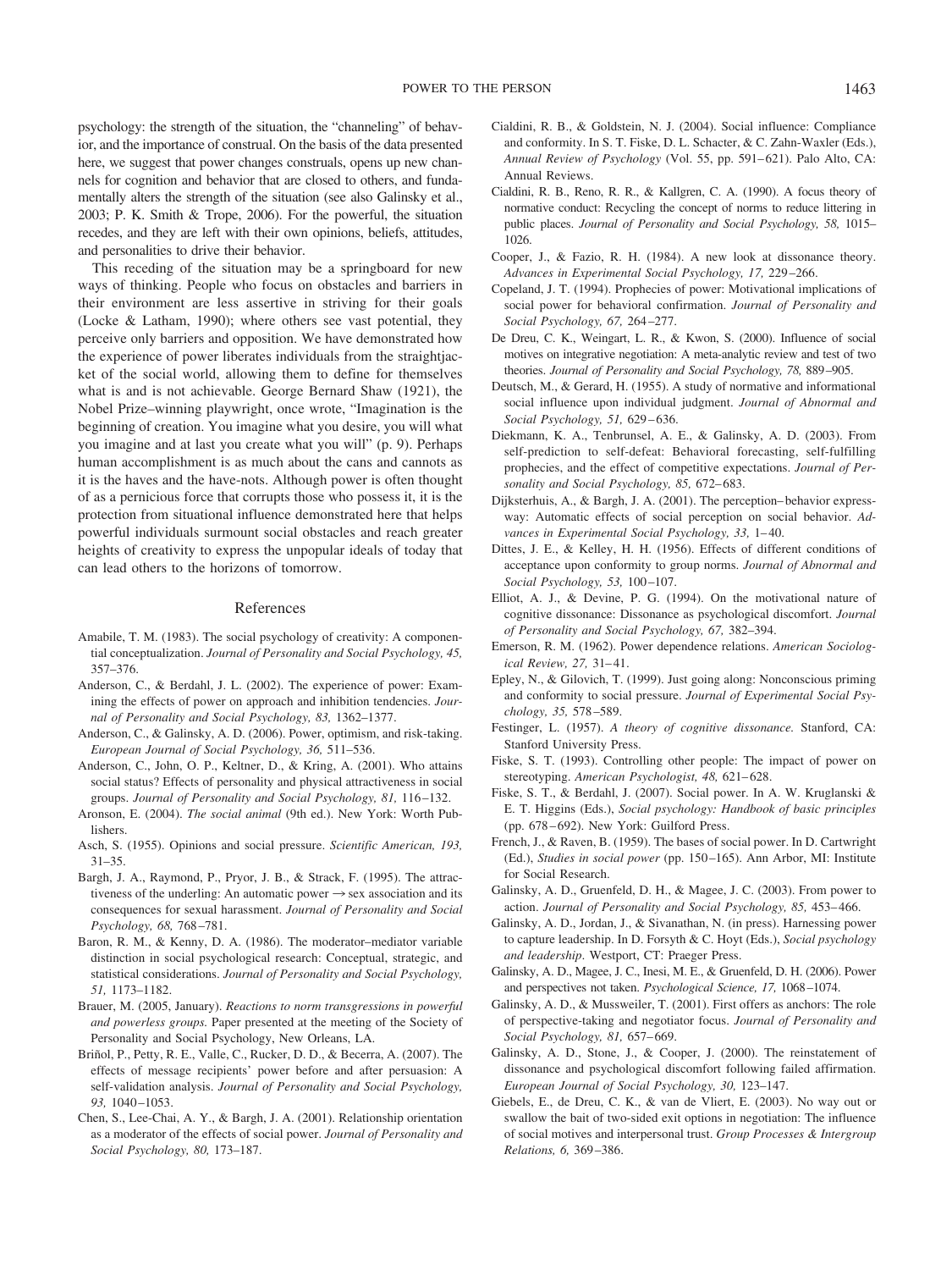- Goldhamer, H., & Shils, E. A. (1939). Types of power and status. *American Journal of Sociology, 45,* 171–182.
- Gruenfeld, D. H. (1995). Status, ideology, and integrative complexity on the U.S. Supreme Court: Rethinking the politics of political decision making. *Journal of Personality and Social Psychology, 68,* 5–20.
- Gruenfeld, D. H., Inesi, M. E., Magee, J. C., & Galinsky, A. D. (2008). Power and the objectification of social targets. *Journal of Personality and Social Psychology, 95,* 111–127.
- Guinote, A. (2007a). Power and goal pursuit. *Personality and Social Psychology Bulletin, 33,* 1076 –1087.
- Guinote, A. (2007b). Power affects basic cognition: Increased attentional inhibition and flexibility. *Journal of Experimental Social Psychology, 43,* 685– 697.
- Guinote, A. (2008). Power and affordances: When the situation has more power over powerful than over powerless individuals. *Journal of Personality and Social Psychology, 95,* 237–252.
- Guinote, A., Judd, C. M., & Brauer, M. (2002). Effects of power on perceived and objective group variability: Evidence that more powerful groups are more variable. *Journal of Personality and Social Psychology, 82,* 708 –721.
- Hecht, M., & LaFrance, M. (1998). License or obligation to smile: The effect of power and sex on amount and type of smiling. *Personality and Social Psychology Bulletin, 24,* 1332–1342.
- Higgins, E. T. (1996). Knowledge activation: Accessibility, applicability, and salience. In E. T. Higgins & A. W. Kruglanski (Eds.), *Social psychology: Handbook of basic principles* (pp. 133–168). New York: Guilford Press.
- Hollander, E. P. (1958). Conformity, status, and idiosyncrasy credit. *Psychological Review, 65,* 117–127.
- Janis, I. (1972). *Victims of groupthink.* Boston: Houghton Mifflin.
- Jetten, J., Hornsey, M. J., & Adarves-Yorno, I. (2006). When group members admit to being conformist: The role of relative intragroup status in conformity self-reports. *Personality and Social Psychology Bulletin, 32,* 162–173.
- Kelley, H. H., & Stahelski, A. J. (1970). The inference of intentions from moves in the Prisoner's Dilemma Game. *Journal of Experimental Social Psychology, 6,* 401– 419.
- Keltner, D., Gruenfeld, D. H., & Anderson, C. (2003). Power, approach, and inhibition. *Psychological Review, 110,* 265–284.
- Kipnis, D. (1976). *The powerholders.* Chicago: University of Chicago Press.
- Kray, L. J., Galinsky, A. D., & Wong, E. M. (2006). Thinking within the box: The relational processing style elicited by counterfactual mind-sets. *Journal of Personality and Social Psychology, 91,* 33– 48.
- Lammers, J., Galinsky, A. D., Gordijn, E. H., & Otten, S. (2008). Illegitimacy moderates the effects of power on approach. *Psychological Science, 19,* 558 –564.
- Larson, J. R., Foster-Fishman, P. G., & Keys, C. B. (1994). Discussion of shared and unshared information in decision-making groups. *Journal of Personality and Social Psychology, 67,* 446 – 461.
- Latané, B., & Darley, J. M. (1970). *The unresponsive bystander: Why doesn't he help?* New York: Appleton-Century-Crofts.
- Lewin, K. (1951). *Field theory in social science: Selected theoretical papers.* Chicago: Harper & Brothers.
- Locke, E. A., & Latham, G. P. (1990). Work motivation and satisfaction: Light at the end of the tunnel. *Psychological Science, 1,* 240 –246.
- Magee, J. C., & Galinsky, A. D. (2008). Social hierarchy: The selfreinforcing nature of power and status. *Academy of Management Annals, 2,* 351–398.
- Magee, J. C., Galinsky, A. D., & Gruenfeld, D. H. (2007). Power, propensity to negotiate, and moving first in competitive interactions. *Personality and Social Psychology Bulletin, 33,* 200 –212.

Messick, D. M., & McClintock, C. G. (1968). Motivational basis of choice

in experimental games. *Journal of Experimental Social Psychology, 4,* 1–25.

- Mischel, W., & Shoda, Y. (1995). A cognitive–affective system theory of personality: Reconceptualizing situations, dispositions, dynamics, and invariance in personality structure. *Psychological Review, 102,* 246 –268.
- Montgomery, R. L. (1971). Status, conformity, and resistance to compliance in natural groups. *Journal of Social Psychology, 84,* 197–206.
- Moscovici, S., & Zavalloni, M. (1969). The group as a polarizer of attitudes. *Journal of Personality and Social Psychology, 12,* 125–135.
- Nemeth, C. J. (1986). Differential contributions of majority and minority influence. *Psychological Review, 93,* 23–32.
- Nemeth, C. J., & Kwan, J. L. (1985). Originality of word associations as a function of majority vs. minority influence. *Social Psychology Quarterly, 48,* 277–282.
- Nemeth, C. J., & Kwan, J. L. (1987). Minority influence, divergent thinking and detection of correct solutions. *Journal of Applied Social Psychology, 17,* 788 –799.
- Olekalns, M., & Smith, P.L. (1999). Social value orientations and strategy choices in competitive negotiations. *Personality and Social Psychology Bulletin, 25,* 657– 668.
- Osborn, A. F. (1953). *Applied imagination.* Oxford, England: Scribner.
- Overbeck, J. R., & Park, B. (2006). Powerful perceivers, powerless objects: Flexibility of powerholders' social attention. *Organizational Behavior and Human Decision Processes, 99,* 227–243.
- Overbeck, J. R., Tiedens, L. Z., & Brion, S. (2006). The powerful want to, the powerless have to: Perceived constraint moderates causal attributions. *European Journal of Social Psychology, 36,* 479 – 496.
- Parks, C. D., Sanna, L. J., & Posey, D. C. (2003). Retrospection in social dilemmas: How thinking about the past affects future cooperation. *Journal of Personality and Social Psychology, 84,* 988 –996.
- Pervin, L. A., & John, O. P. (Eds.). (1999). *Handbook of personality: Theory and research* (2nd ed.). New York: Guilford Press.
- Ross, L., Greene, D., & House, P. (1977). The false consensus phenomenon: An attributional bias in self-perception and social perception processes. *Journal of Experimental Social Psychology, 13,* 279 –301.
- Ross, L., & Nisbett, R. E. (1991). *The person and the situation.* New York: McGraw-Hill.
- Rubin, D. C., Stoltzfus, E. R., & Wall, K. L. (1991). The abstraction of form in semantic categories. *Memory & Cognition, 19,* 1–7.
- Russell, B. (1938). *Power: A new social analysis*. London: Unwin Books. Shaw, G. B. (1921). *Back to methuselah: A metabiological pentateuch.* New York: Brentano's.
- Sherif, M. (1935). A study of some social factors in perception. *Archives of Psychology, 27,* 17–22.
- Smeesters, D., Warlop, L., Van Avermaet, E., Corneille, O., & Yzerbyt, V. (2003). Do not prime hawks with doves: The interplay of construct activation and consistency of social value orientation on cooperative behavior. *Journal of Personality and Social Psychology, 84,* 972–987.
- Smith, P. K., Jostmann, N. B., Galinsky, A. D., & Van Dijk, W. W. (2008). Lacking power impairs executive functions. *Psychological Science, 19,* 351–398.
- Smith, P. K., & Trope, Y. (2006). You focus on the forest when you're in charge of the trees: Power priming and abstract information processing. *Journal of Personality and Social Psychology, 90,* 578 –596.
- Smith, S. M., Ward, T. B., & Schumacher, J. S. (1993). Constraining effects of examples in a creative generation task. *Memory & Cognition, 21,* 837– 845.
- Sobel, M. E. (1982). Asymptotic intervals for indirect effects in structural equation models. In S. Leinhart (Ed.), *Sociological methodology* (pp. 290 –312). San Francisco: Jossey-Bass.
- Stasser, G., & Stewart, D. (1992). Discovery of hidden profiles by decision-making groups: Solving a problem versus making a judgment. *Journal of Personality and Social Psychology, 63,* 426 – 434.
- Stasser, G., & Titus, W. (1985). Pooling of unshared information in group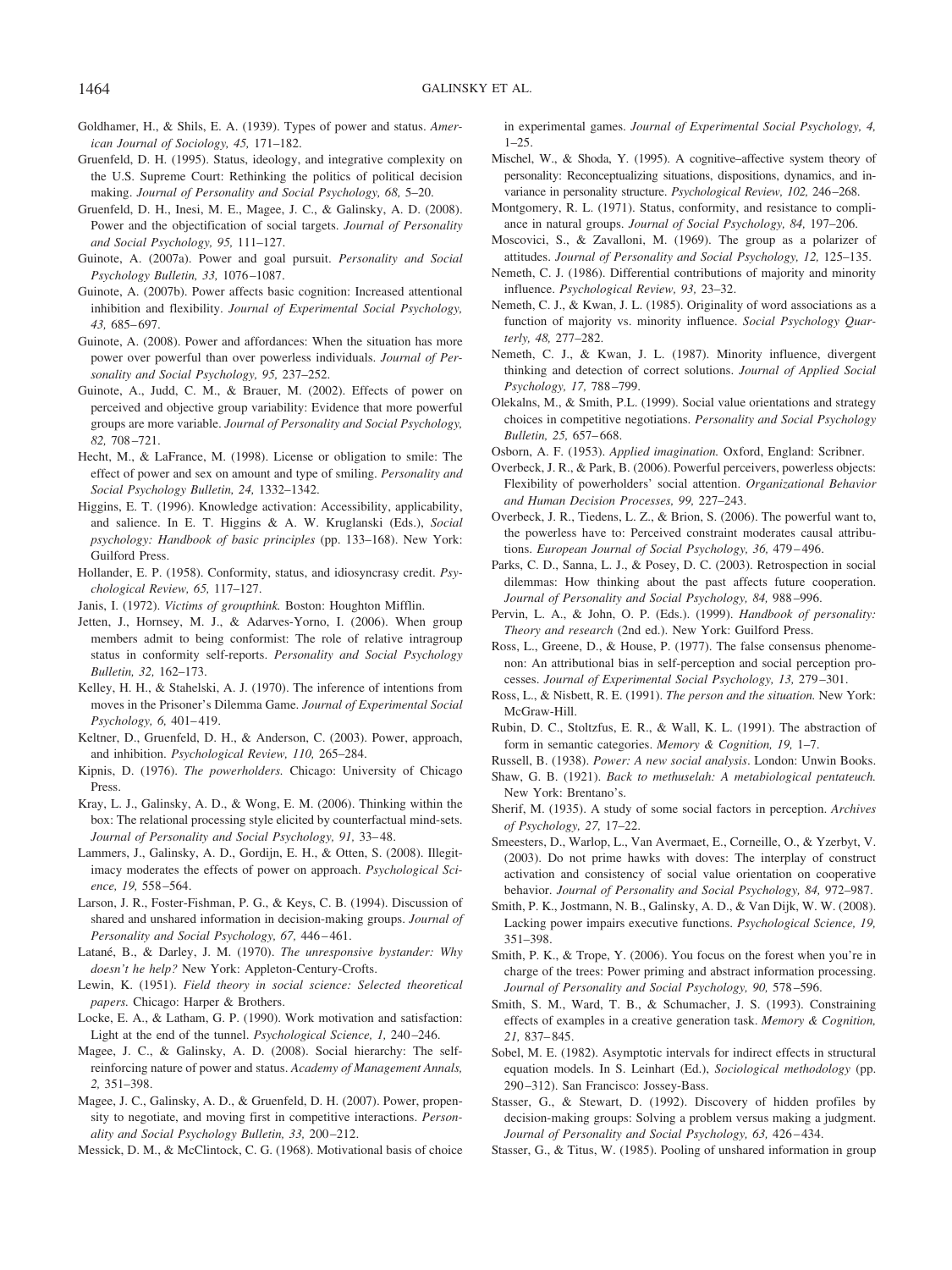decision making: Biased information sampling during discussion. *Journal of Personality and Social Psychology, 48,* 1467–1478.

- Stein, R. T., & Heller, T. (1979). An empirical analysis of the correlations between leadership status and participation rates reported in the literature. *Journal of Personality and Social Psychology, 37,* 1993–2002.
- Steinel, W., & De Dreu, C. K. (2004). Social motives and strategic misrepresentation in social decision making. *Journal of Personality and Social Psychology, 86,* 419 – 434.
- Stouten, J., De Cremer, D., and Van Dijk, E. (2005). All is well that ends well, at least for proselfs: Emotional reactions to equality violation as a function of social value orientation. *European Journal of Social Psychology, 35,* 767–783.
- Thibaut, J. W., & Kelley, H. H. (1959). *The social psychology of groups.* New York: Wiley.
- Tinsley, C. H., O'Connor, K. M., & Sullivan, B. A. (2002). Tough guys finish last: The perils of a distributive reputation. *Organizational Behavior and Human Decision Processes, 88,* 621– 645.
- Van Dijk, E., De Cremer, D., & Handgraaf, M. J. J. (2004). Social value orientations and the strategic use of fairness in ultimatum bargaining. *Journal of Experimental Social Psychology, 40,* 697–707.
- Van Kleef, G. A., De Dreu, C. K. W., Pietroni, D., & Manstead, A. S. R. (2006). Power and emotion in negotiation: Power moderates the interpersonal effects of anger and happiness on concession making. *European Journal of Social Psychology,* 36, 557–581.
- Van Lange, P. A. M. (1999). The pursuit of joint outcomes and equality in outcomes: An integrative model of social value orientation. *Journal of Personality and Social Psychology, 77,* 337–349.
- Van Lange, P. A. M., & Liebrand, W. B. G. (1991). Social value orientation and intelligence: A test of the goal prescribes rationality principle. *European Journal of Social Psychology, 21,* 273–292.
- Vescio, T. K., Snyder, M., & Butz, D. A. (2003). Power in stereotypically masculine domains: A Social Influence Strategy  $\times$  Stereotype Match model. *Journal of Personality and Social Psychology, 85,* 1062–1078.
- Ward, T. B. (1994). Structured imagination: The role of category structure in exemplar generation. *Cognitive Psychology, 27,* 1– 40.
- Weber, M. (1947). *The theory of social and economic organization* (A. M. Henderson & T. Parsons, trans.). New York: Oxford University Press.
- Weick, M., & Guinote, A. (2008). When subjective experiences matter: Power increases reliance on the ease of retrieval. *Journal of Personality and Social Psychology, 94,* 956 –970.
- Whitson, J., Galinsky, A. D., Magee, J. C., Liljenquist, K. A., & Gruenfeld, D. H. (2008). *Power and overcoming obstacles: Implications for goal pursuit, disobedience, and bystander intervention.* Unpublished manuscript.
- Winquist, J. R., & Larson, J. R. J. (1998). Information pooling: When it impacts group decision making. *Journal of Personality and Social Psychology, 74,* 371–377.

(*Appendix follows*)